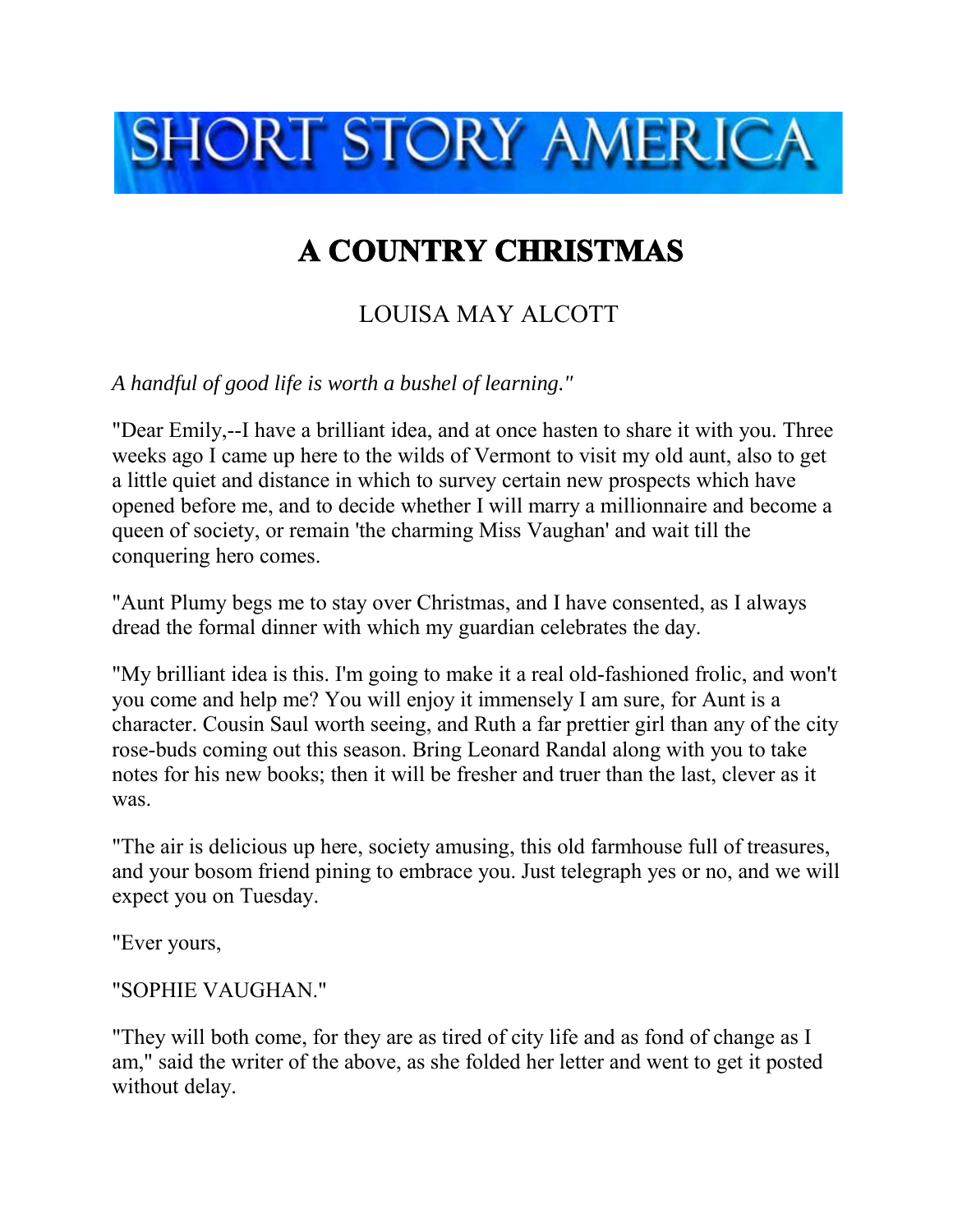Aunt Plumy was in the great kitchen making pies; a jolly old soul, with a face as ruddy as a winter apple, a cheery voice, and the kindest heart that ever beat under a gingham gown. Pretty Ruth was chopping the mince, and singing so gaily as she worked that the four-and-twenty immortal blackbirds could not have put more music into a pie than she did. Saul was piling wood into the big oven, and Sophie paused a moment on the threshold to look at him, for she always enjoyed the sight of this stalwart cousin, whom she likened to a Norse viking, with his fair hair and beard, keen blue eyes, and six feet of manly height, with shoulders that looked broad and strong enough to bear any burden.

His back was toward her, but he saw her first, and turned his flushed face to meet her, with the sudden lighting up it always showed when she approached.

"I've done it, Aunt; and now I want Saul to post the letter, so we can get a speedy answer."

"Just as soon as I can hitch up, cousin;" and Saul pitched in his last log, looking ready to put a girdle round the earth in less than forty minutes.

"Well, dear, I ain't the least mite of objection, as long as it pleases you. I guess we can stan' it ef your city folks can. I presume to say things will look kind of sing'lar to 'em, but I s'pose that's what they come for. Idle folks do dreadful queer things to amuse 'em;" and Aunt Plumy leaned on the rolling-pin to smile and nod with a shrewd twinkle of her eye, as if she enjoyed the prospect as much as Sophie did.

"I shall be afraid of 'em, but I'll try not to make you ashamed of me," said Ruth, who loved her charming cousin even more than she admired her.

"No fear of that, dear. They will be the awkward ones, and you must set them at ease by just being your simple selves, and treating them as if they were every-day people. Nell is very nice and jolly when she drops her city ways, as she must here. She will enter into the spirit of the fun at once, and I know you'll all like her. Mr. Randal is rather the worse for too much praise and petting, as successful people are apt to be, so a little plain talk and rough work will do him good. He is a true gentleman in spite of his airs and elegance, and he will take it all in good part, if you treat him like a man and not a lion."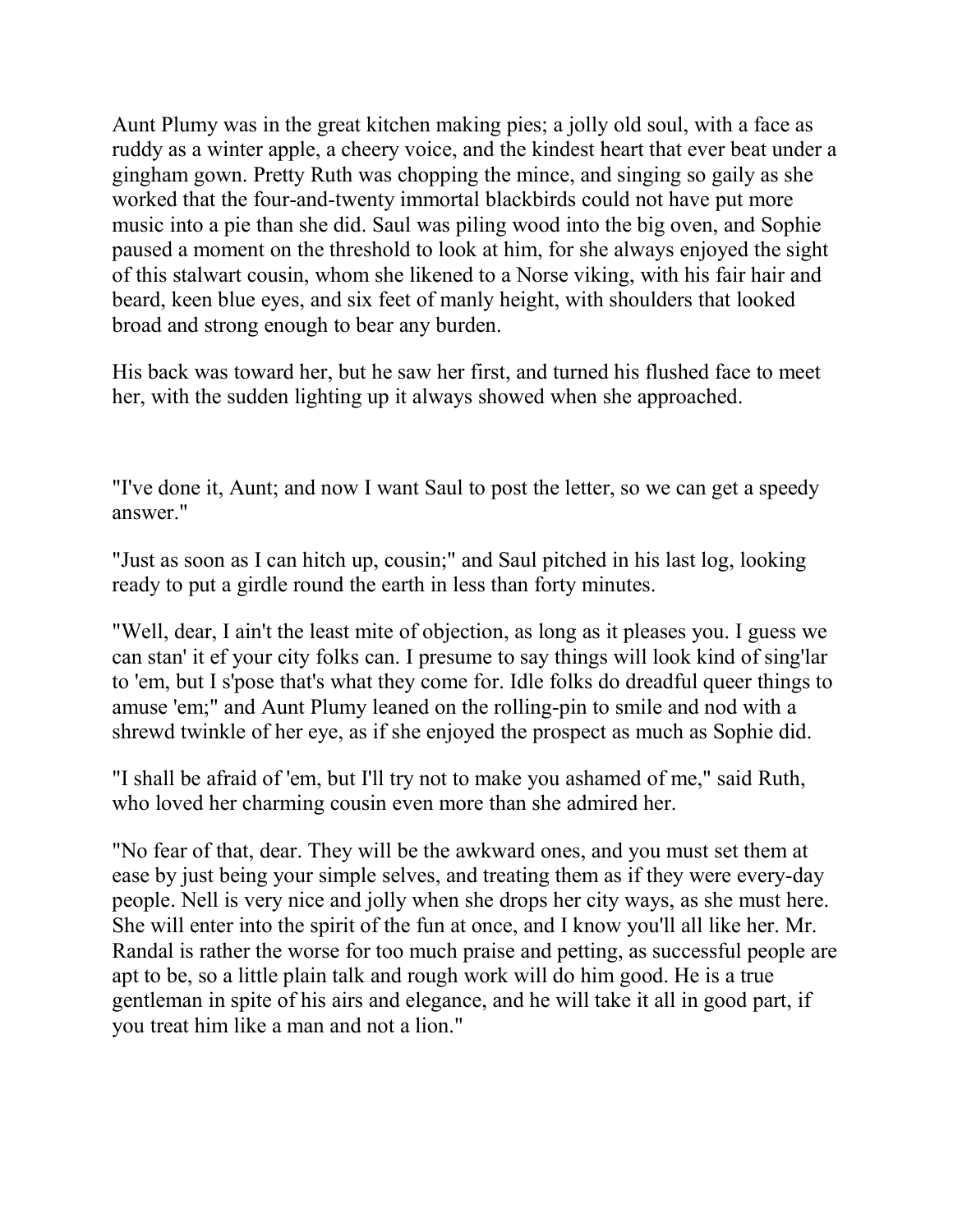"I'll see to him," said Saul, who had listened with great interest to the latter part of Sophie's speech, evidently suspecting a lover, and enjoying the idea of supplying him with a liberal amount of "plain talk and rough work."

"I'll keep 'em busy if that's what they need, for there will be a sight to do, and we can't get help easy up here. Our darters don't hire out much. Work to home till they marry, and don't go gaddin' 'round gettin' their heads full of foolish notions, and forgettin' all the useful things their mothers taught 'em."

Aunt Plumy glanced at Ruth as she spoke, and a sudden color in the girl's cheeks proved that the words hit certain ambitious fancies of this pretty daughter of the house of Basset.

"They shall do their parts and not be a trouble; I'll see to that, for you certainly are the dearest aunt in the world to let me take possession of you and yours in this way," cried Sophie, embracing the old lady with warmth.

Saul wished the embrace could be returned by proxy, as his mother's hands were too floury to do more than hover affectionately round the delicate face that looked so fresh and young beside her wrinkled one. As it could not be done, he fled temptation and "hitched up" without delay.

The three women laid their heads together in his absence, and Sophie's plan grew apace, for Ruth longed to see a real novelist and a fine lady, and Aunt Plumy, having plans of her own to further, said "Yes, dear," to every suggestion.

Great was the arranging and adorning that went on that day in the old farmhouse, for Sophie wanted her friends to enjoy this taste of country pleasures, and knew just what additions would be indispensable to their comfort; what simple ornaments would be in keeping with the rustic stage on which she meant to play the part of prima donna.

Next day a telegram arrived accepting the invitation, for both the lady and the lion. They would arrive that afternoon, as little preparation was needed for this impromptu journey, the novelty of which was its chief charm to these *blase* people.

Saul wanted to get out the double sleigh and span, for he prided himself on his horses, and a fall of snow came most opportunely to beautify the landscape and add a new pleasure to Christmas festivities.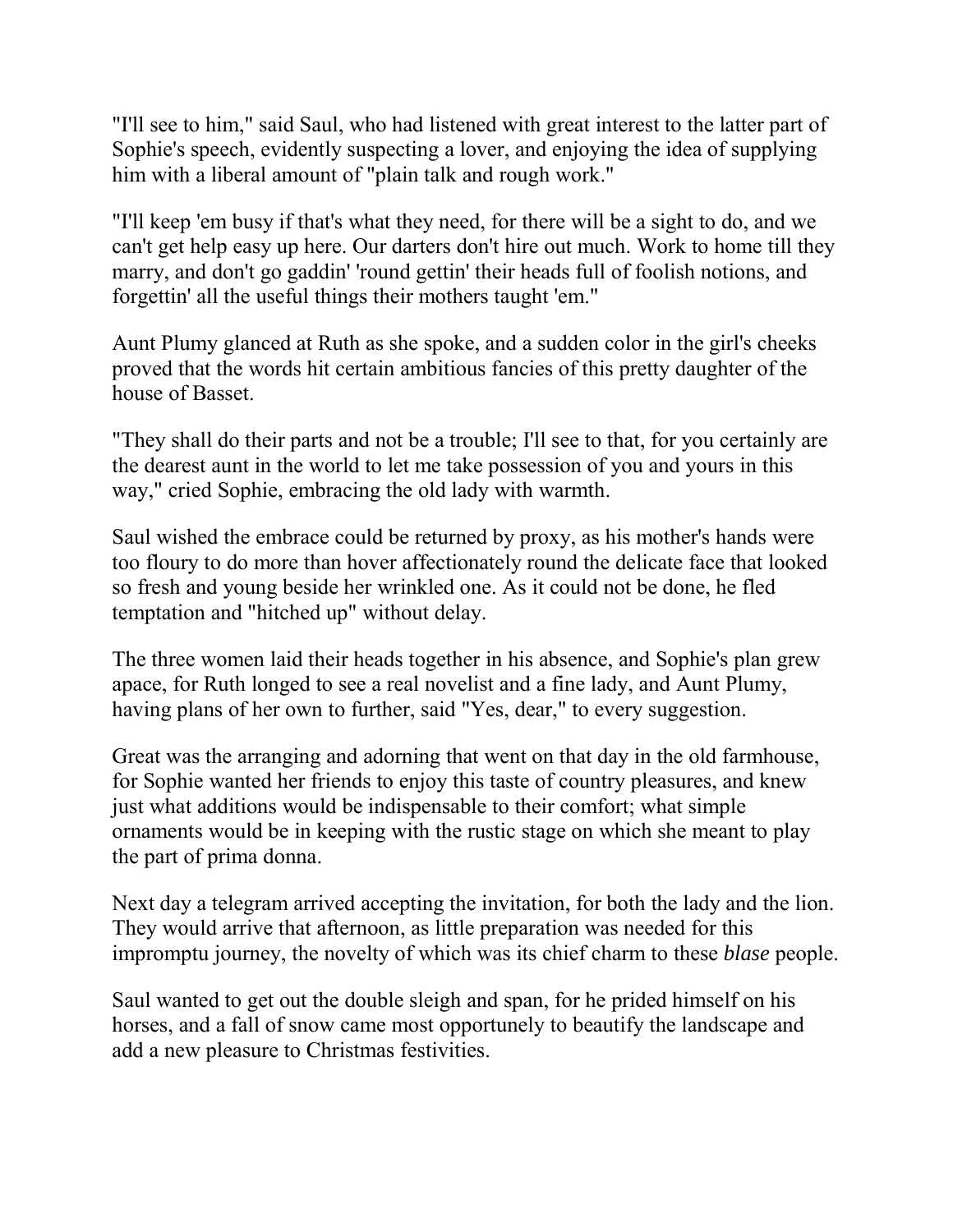But Sophie declared that the old yellow sleigh, with Punch, the farm-horse, must be used, as she wished everything to be in keeping; and Saul obeyed, thinking he had never seen anything prettier than his cousin when she appeared in his mother's old-fashioned camlet cloak and blue silk pumpkin hood. He looked remarkably well himself in his fur coat, with hair and beard brushed till they shone like spun gold, a fresh color in his cheek, and the sparkle of amusement in his eyes, while excitement gave his usually grave face the animation it needed to be handsome.

Away they jogged in the creaking old sleigh, leaving Ruth to make herself pretty, with a fluttering heart, and Aunt Plumy to dish up a late dinner fit to tempt the most fastidious appetite.

"She has not come for us, and there is not even a stage to take us up. There must be some mistake," said Emily Herrick, as she looked about the shabby little station where they were set down.

"That is the never-to-be-forgotten face of our fair friend, but the bonnet of her grandmother, if my eyes do not deceive me," answered Randal, turning to survey the couple approaching in the rear.

"Sophie Vaughan, what do you mean by making such a guy of yourself?" exclaimed Emily, as she kissed the smiling face in the hood and stared at the quaint cloak.

"I'm dressed for my part, and I intend to keep it up. This is our host, my cousin, Saul Basset. Come to the sleigh at once, he will see to your luggage," said Sophie, painfully conscious of the antiquity of her array as her eyes rested on Emily's pretty hat and mantle, and the masculine elegance of Randal's wraps.

They were hardly tucked in when Saul appeared with a valise in one hand and a large trunk on his shoulder, swinging both on to a wood-sled that stood near by as easily as if they had been hand-bags.

"That is your hero, is it? Well, he looks it, calm and comely, taciturn and tall," said Emily, in a tone of approbation.

"He should have been named Samson or Goliath; though I believe it was the small man who slung things about and turned out the hero in the end," added Randal, surveying the performance with interest and a touch of envy, for much pen work had made his own hands as delicate as a woman's.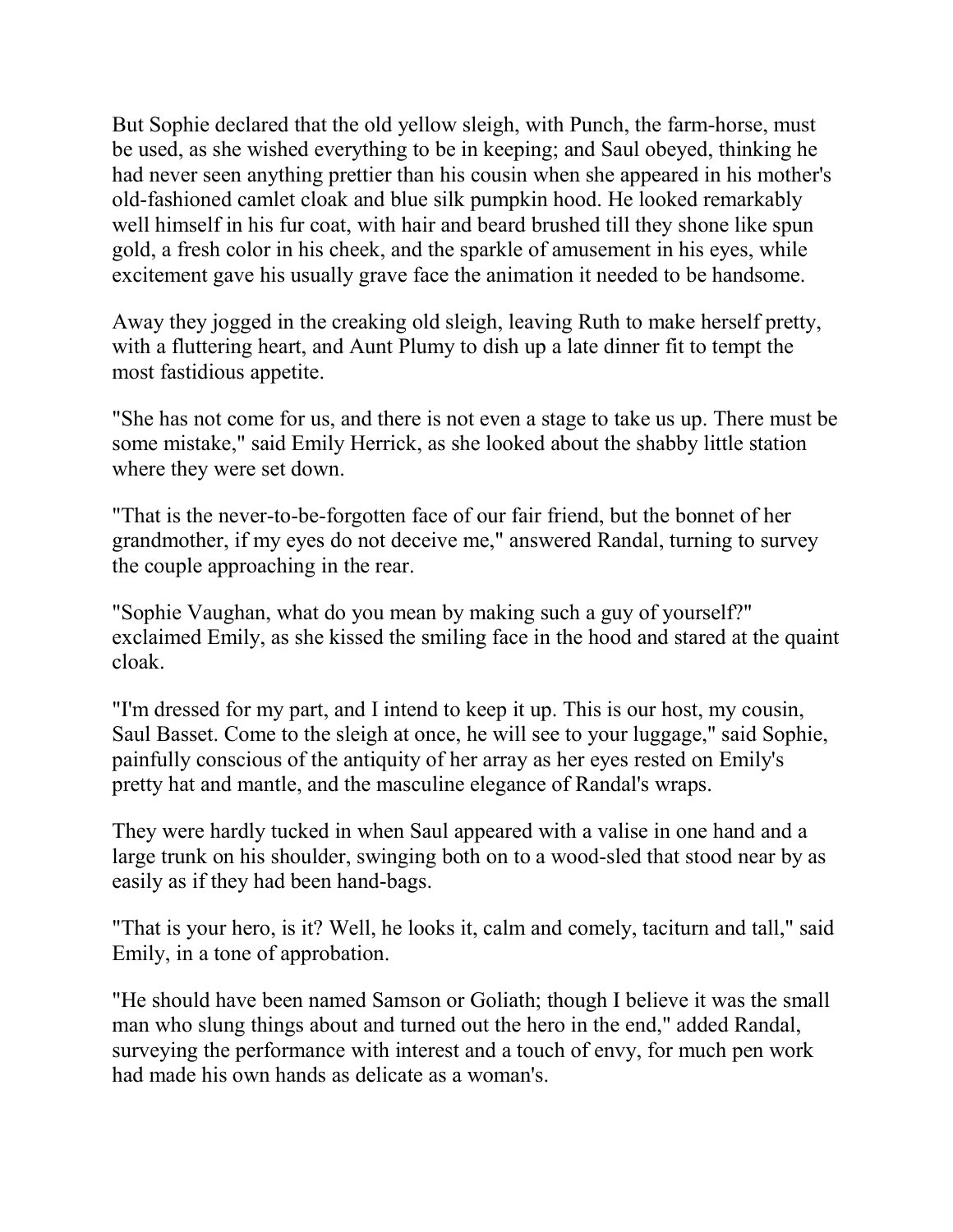"Saul doesn't live in a glass house, so stones won't hurt him. Remember sarcasm is forbidden and sincerity the order of the day. You are country folks now, and it will do you good to try their simple, honest ways for a few days."

Sophie had no time to say more, for Saul came up and drove off with the brief remark that the baggage would "be along right away."

Being hungry, cold and tired, the guests were rather silent during the short drive, but Aunt Plumy's hospitable welcome, and the savory fumes of the dinner awaiting them, thawed the ice and won their hearts at once.

"Isn't it nice? Aren't you glad you came?" asked Sophie, as she led her friends into the parlor, which she had redeemed from its primness by putting bright chintz curtains to the windows, hemlock boughs over the old portraits, a china bowl of flowers on the table, and a splendid fire on the wide hearth.

"It is perfectly jolly, and this is the way I begin to enjoy myself," answered Emily, sitting down upon the home-made rug, whose red flannel roses bloomed in a blue list basket.

"If I may add a little smoke to your glorious fire, it will be quite perfect. Won't Samson join me?" asked Randal, waiting for permission, cigar-case in hand.

"He has no small vices, but you may indulge yours," answered Sophie, from the depths of a grandmotherly chair.

Emily glanced up at her friend as if she caught a new tone in her voice, then turned to the fire again with a wise little nod, as if confiding some secret to the reflection of herself in the bright brass andiron.

"His Delilah does not take this form. I wait with interest to discover if he has one. What a daisy the sister is. Does she ever speak?" asked Randal, trying to lounge on the haircloth sofa, where he was slipping uncomfortably about.

"Oh yes, and sings like a bird. You shall hear her when she gets over her shyness. But no trifling, mind you, for it is a jealously guarded daisy and not to be picked by any idle hand," said Sophie warningly, as she recalled Ruth's blushes and Randal's compliments at dinner.

"I should expect to be annihilated by the big brother if I attempted any but the 'sincerest' admiration and respect. Have no fears on that score, but tell us what is to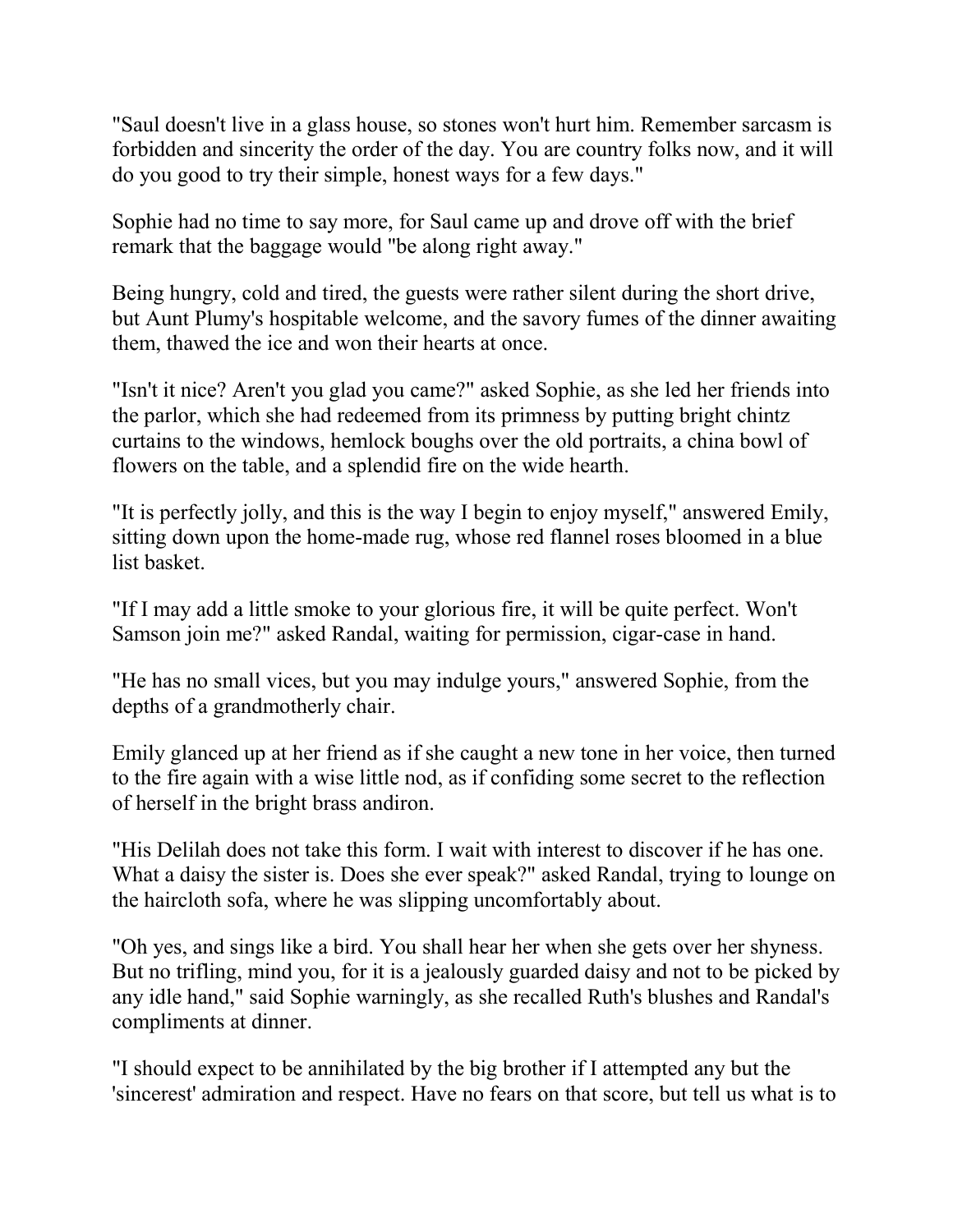follow this superb dinner. An apple bee, spinning match, husking party, or primitive pastime of some sort, I have no doubt."

"As you are new to our ways I am going to let you rest this evening. We will sit about the fire and tell stories. Aunt is a master hand at that, and Saul has reminiscences of the war that are well worth hearing if we can only get him to tell them."

"Ah, he was there, was he?"

"Yes, all through it, and is Major Basset, though he likes his plain name best. He fought splendidly and had several wounds, though only a mere boy when he earned his scars and bars. I'm very proud of him for that," and Sophie looked so as she glanced at the photograph of a stripling in uniform set in the place of honor on the high mantel-piece.

"We must stir him up and hear these martial memories. I want some new incidents, and shall book all I can get, if I may."

Here Randal was interrupted by Saul himself, who came in with an armful of wood for the fire.

"Anything more I can do for you, cousin?" he asked, surveying the scene with a rather wistful look.

"Only come and sit with us and talk over war times with Mr. Randal."

"When I've foddered the cattle and done my chores I'd be pleased to. What regiment were you in?" asked Saul, looking down from his lofty height upon the slender gentleman, who answered briefly,--

"In none. I was abroad at the time."

```
"Sick?"
```
"No, busy with a novel."

"Took four years to write it?"

"I was obliged to travel and study before I could finish it. These things take more time to work up than outsiders would believe."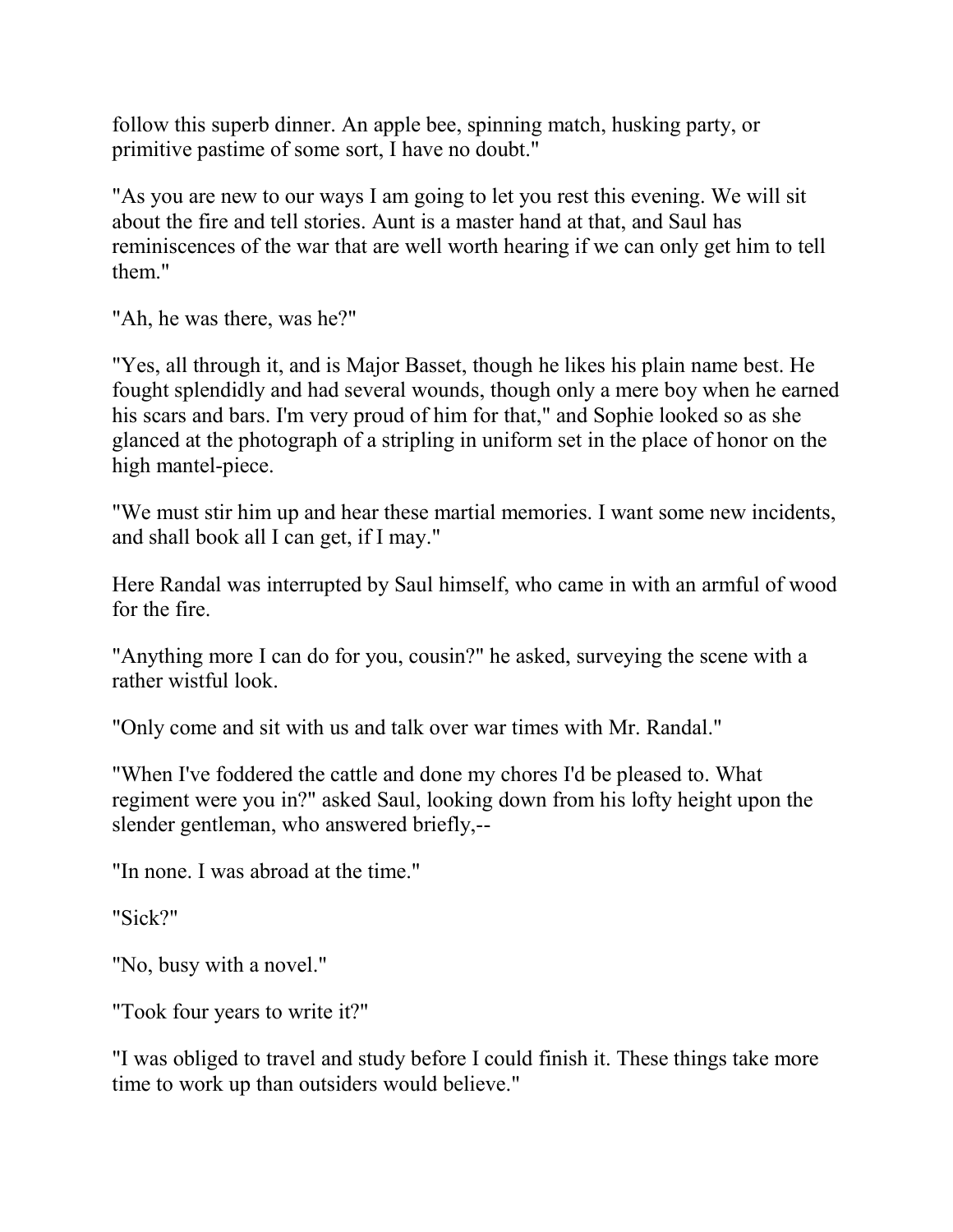"Seems to me our war was a finer story than any you could find in Europe, and the best way to study it would be to fight it out. If you want heroes and heroines you'd have found plenty of 'em there."

"I have no doubt of it, and shall be glad to atone for my seeming neglect of them by hearing about your own exploits. Major."

Randal hoped to turn the conversation gracefully, but Saul was not to be caught, and left the room, saying, with a gleam of fun in his eye,--

"I can't stop now; heroes can wait, pigs can't."

The girls laughed at this sudden descent from the sublime to the ridiculous, and Randal joined them, feeling his condescension had not been unobserved.

As if drawn by the merry sound Aunt Plumy appeared, and being established in the rocking-chair fell to talking as easily as if she had known her guests for years.

"Laugh away, young folks, that's better for digestion than any of the messes people use. Are you troubled with dyspepsy, dear? You didn't seem to take your vittles very hearty, so I mistrusted you was delicate," she said, looking at Emily, whose pale cheeks and weary eyes told the story of late hours and a gay life.

"I haven't eaten so much for years, I assure you, Mrs. Basset; but it was impossible to taste all your good things. I am not dyspeptic, thank you, but a little seedy and tired, for I've been working rather hard lately."

"Be you a teacher? or have you a 'perfessun,' as they call a trade nowadays?" asked the old lady in a tone of kindly interest, which prevented a laugh at the idea of Emily's being anything but a beauty and a belle. The others kept their countenances with difficulty, and she answered demurely,--

"I have no trade as yet, but I dare say I should be happier if I had."

"Not a doubt on't, my dear."

"What would you recommend, ma'am?"

"I should say dressmakin' was rather in your line, ain't it? Your clothes is dreadful tasty, and do you credit if you made 'em yourself." and Aunt Plumy surveyed with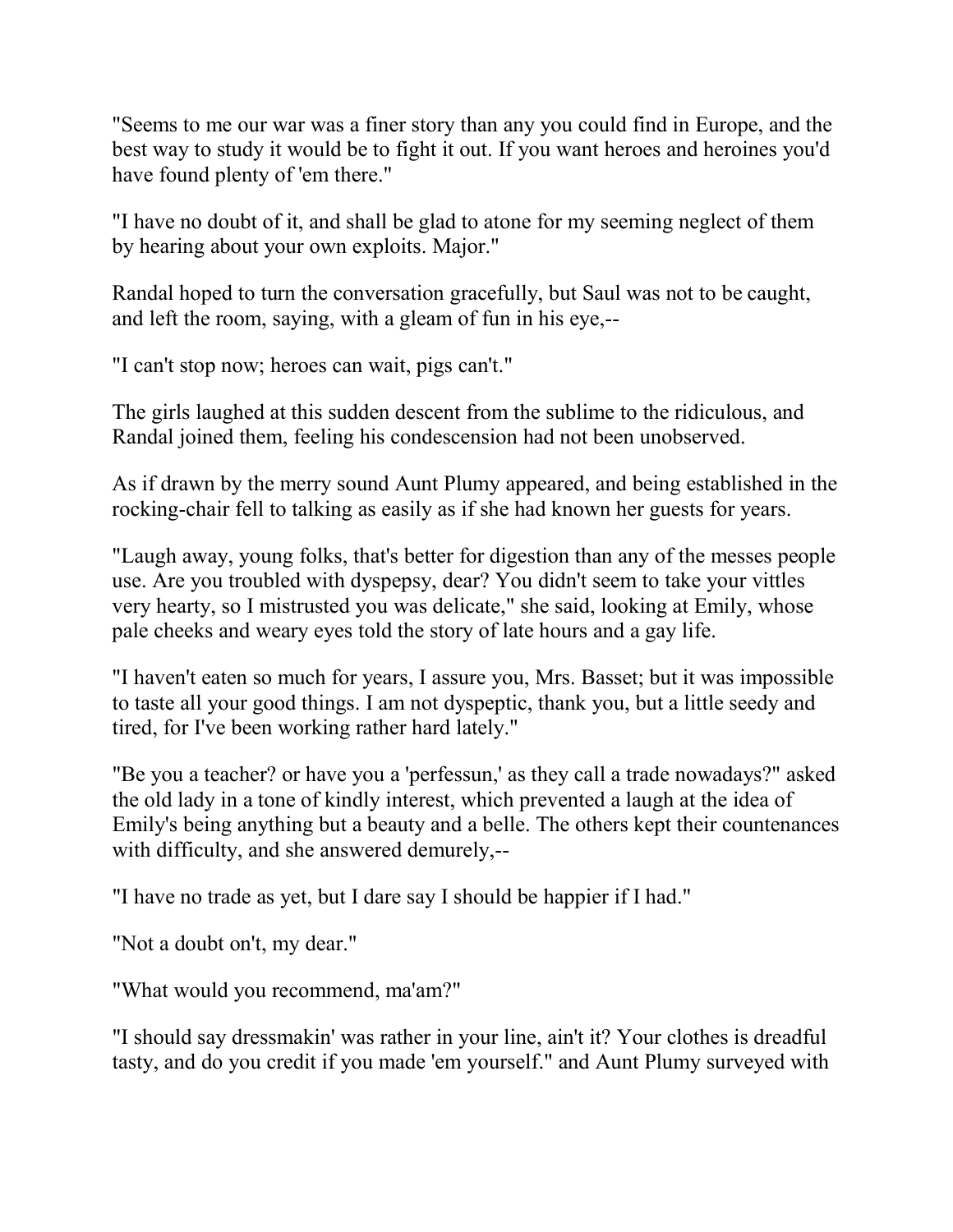feminine interest the simple elegance of the travelling dress which was the masterpiece of a French modiste.

"No, ma'am, I don't make my own things, I'm too lazy. It takes so much time and trouble to select them that I have only strength left to wear them."

"Housekeepin' used to be the favorite perfessun in my day. It ain't fashionable now, but it needs a sight of trainin' to be perfect in all that's required, and I've an idee it would be a sight healthier and usefuller than the paintin' and music and fancy work young women do nowadays."

"But every one wants some beauty in their lives, and each one has a different sphere to fill, if one can only find it."

"'Pears to me there's no call for so much art when nater is full of beauty for them that can see and love it. As for 'spears' and so on, I've a notion if each of us did up our own little chores smart and thorough we needn't go wanderin' round to set the world to rights. That's the Lord's job, and I presume to say He can do it without any advice of ourn."

Something in the homely but true words seemed to rebuke the three listeners for wasted lives, and for a moment there was no sound but the crackle of the fire, the brisk click of the old lady's knitting needles, and Ruth's voice singing overhead as she made ready to join the party below.

"To judge by that sweet sound you have done one of your 'chores' very beautifully, Mrs. Basset, and in spite of the follies of our day, succeeded in keeping one girl healthy, happy and unspoiled," said Emily, looking up into the peaceful old face with her own lovely one full of respect and envy.

"I do hope so, for she's my ewe lamb, the last of four dear little girls; all the rest are in the burying ground 'side of father. I don't expect to keep her long, and don't ought to regret when I lose her, for Saul is the best of sons; but daughters is more to mothers somehow, and I always yearn over girls that is left without a broodin' wing to keep 'em safe and warm in this world of tribulation."

Aunt Plumy laid her hand on Sophie's head as she spoke, with such a motherly look that both girls drew nearer, and Randal resolved to put her in a book without delay.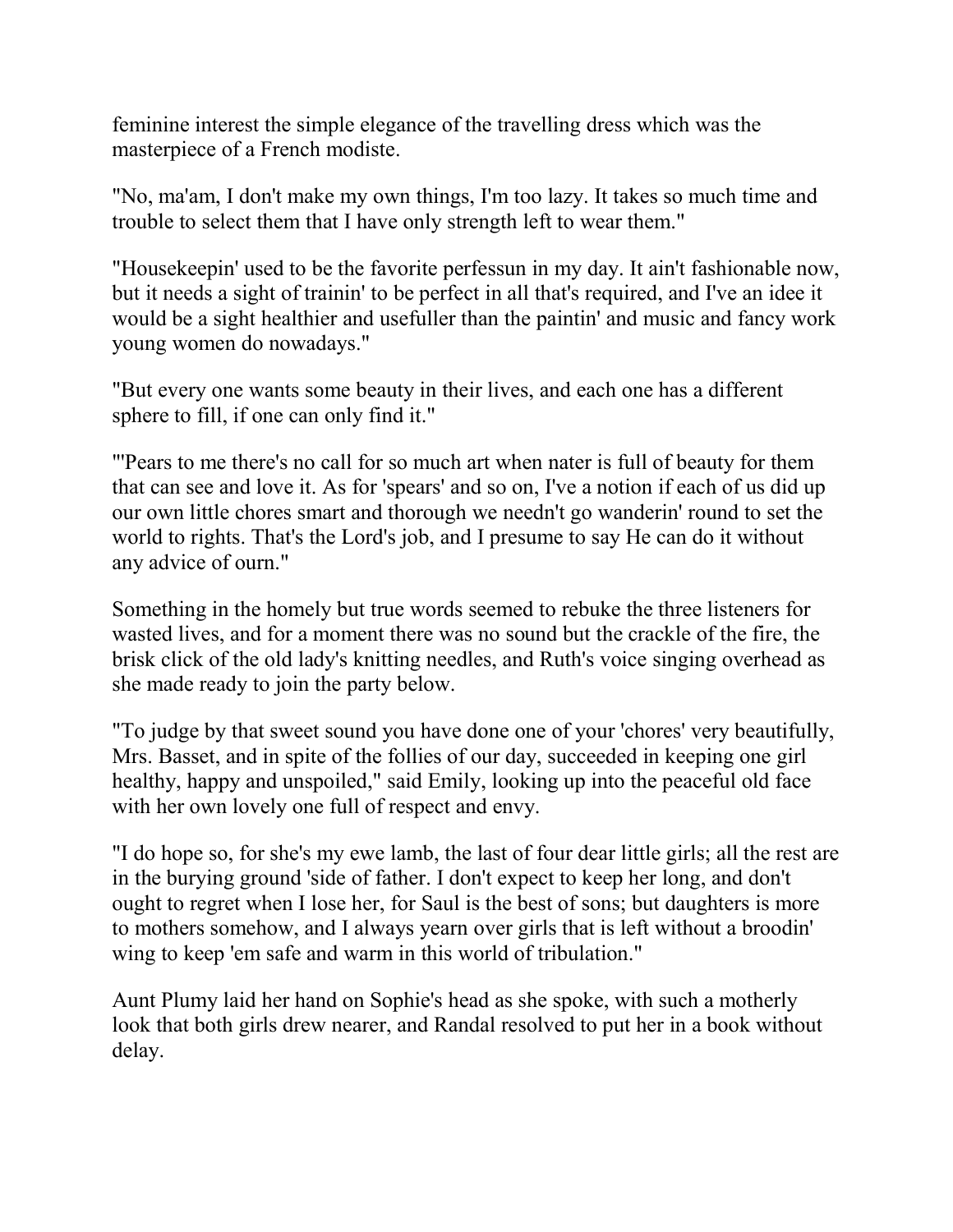Presently Saul returned with little Ruth hanging on his arm and shyly nestling near him as he took the three-cornered leathern chair in the chimney nook, while she sat on a stool close by.

"Now the circle is complete and the picture perfect. Don't light the lamps yet, please, but talk away and let me make a mental study of you. I seldom find so charming a scene to paint," said Randal, beginning to enjoy himself immensely, with a true artist's taste for novelty and effect.

"Tell us about your book, for we have been reading it as it comes out in the magazine, and are much exercised about how it's going to end," began Saul, gallantly throwing himself into the breach, for a momentary embarrassment fell upon the women at the idea of sitting for their portraits before they were ready.

"Do you really read my poor serial up here, and do me the honor to like it?" asked the novelist, both flattered and amused, for his work was of the aesthetic sort, microscopic studies of character, and careful pictures of modern life.

"Sakes alive, why shouldn't we?" cried Aunt Plumy. "We have some eddication, though we ain't very genteel. We've got a town libry, kep up by the women mostly, with fairs and tea parties and so on. We have all the magazines reg'lar, and Saul reads out the pieces while Ruth sews and I knit, my eyes bein' poor. Our winter is long and evenins would be kinder lonesome if we didn't have novils and newspapers to cheer 'em up."

"I am very glad I can help to beguile them for you. Now tell me what you honestly think of my work? Criticism is always valuable, and I should really like yours, Mrs. Basset," said Randal, wondering what the good woman would make of the delicate analysis and worldly wisdom on which he prided himself.

Short work, as Aunt Plumy soon showed him, for she rather enjoyed freeing her mind at all times, and decidedly resented the insinuation that country folk could not appreciate light literature as well as city people.

"I ain't no great of a jedge about anything but nat'ralness of books, and it really does seem as if some of your men and women was dreadful uncomfortable creaters. 'Pears to me it ain't wise to be always pickin' ourselves to pieces and pryin' into things that ought to come gradual by way of experience and the visitations of Providence. Flowers won't blow worth a cent ef you pull 'em open. Better wait and see what they can do alone. I do relish the smart sayins, the odd ways of furrin parts, and the sarcastic slaps at folkses weak spots. But massy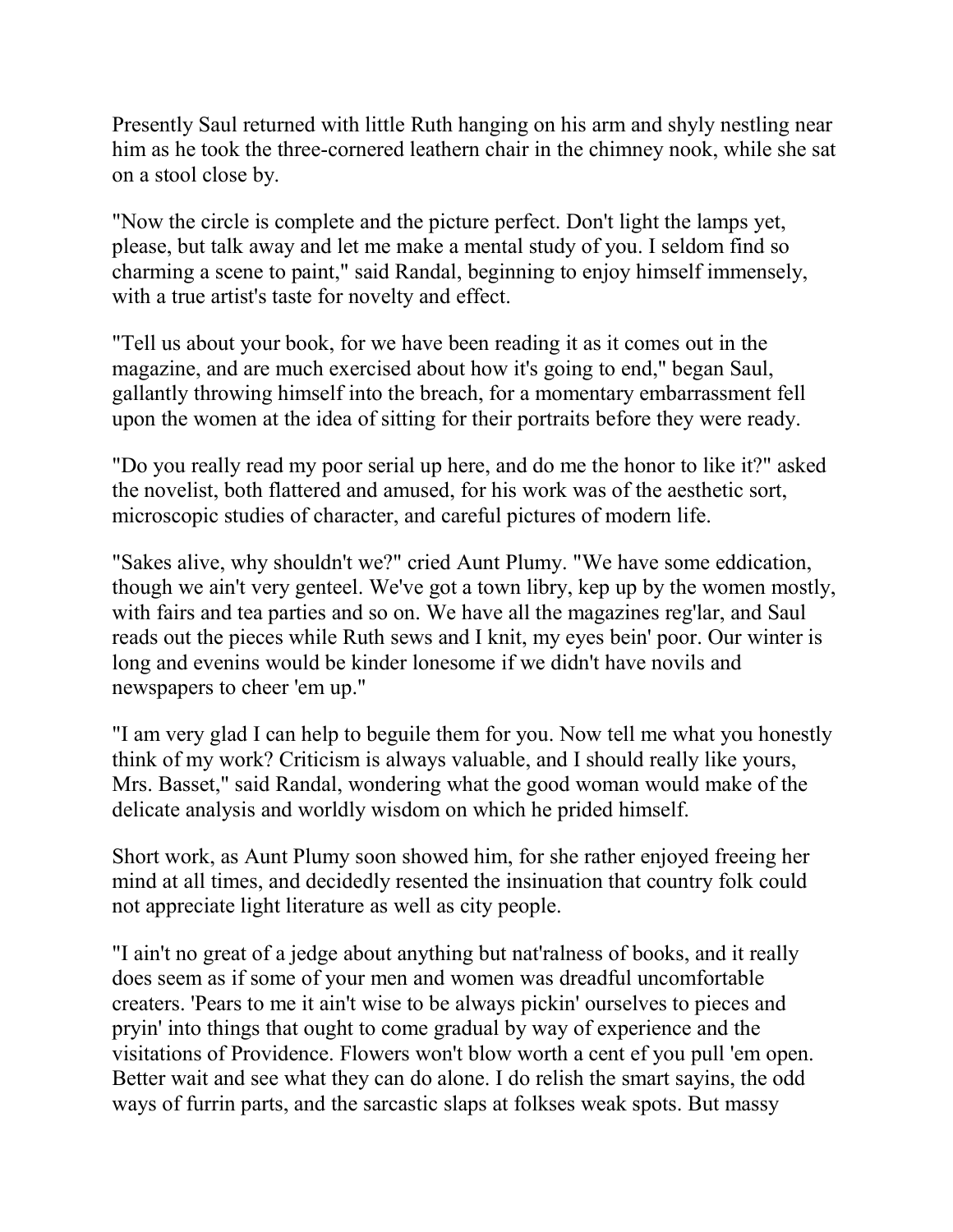knows, we can't live on spice-cake and Charlotte Ruche, and I do feel as if books was more sustainin' ef they was full of every-day people and things, like good bread and butter. Them that goes to the heart and ain't soon forgotten is the kind I hanker for. Mis Terry's books now, and Mis Stowe's, and Dickens's Christmas pieces,--them is real sweet and cheerin', to my mind."

As the blunt old lady paused it was evident she had produced a sensation, for Saul smiled at the fire, Ruth looked dismayed at this assault upon one of her idols, and the young ladies were both astonished and amused at the keenness of the new critic who dared express what they had often felt. Randal, however, was quite composed and laughed good-naturedly, though secretly feeling as if a pail of cold water had been poured over him.

"Many thanks, madam; you have discovered my weak point with surprising accuracy. But you see I cannot help 'picking folks to pieces,' as you have expressed it; that is my gift, and it has its attractions, as the sale of my books will testify. People like the 'spice-bread,' and as that is the only sort my oven will bake, I must keep on in order to make my living."

"So rumsellers say, but it ain't a good trade to foller, and I'd chop wood 'fore I'd earn my livin' harmin' my feller man. 'Pears to me I'd let my oven cool a spell, and hunt up some homely, happy folks to write about; folks that don't borrer trouble and go lookin' for holes in their neighbors' coats, but take their lives brave and cheerful; and rememberin' we are all human, have pity on the weak, and try to be as full of mercy, patience and lovin' kindness as Him who made us. That sort of a book would do a heap of good; be real warmin' and strengthening and make them that read it love the man that wrote it, and remember him when he was dead and gone."

"I wish I could!" and Randal meant what he said, for he was as tired of his own style as a watch-maker might be of the magnifying glass through which he strains his eyes all day. He knew that the heart was left out of his work, and that both mind and soul were growing morbid with dwelling on the faulty, absurd and metaphysical phases of life and character. He often threw down his pen and vowed he would write no more; but he loved ease and the books brought money readily; he was accustomed to the stimulant of praise and missed it as the toper misses his wine, so that which had once been a pleasure to himself and others was fast becoming a burden and a disappointment.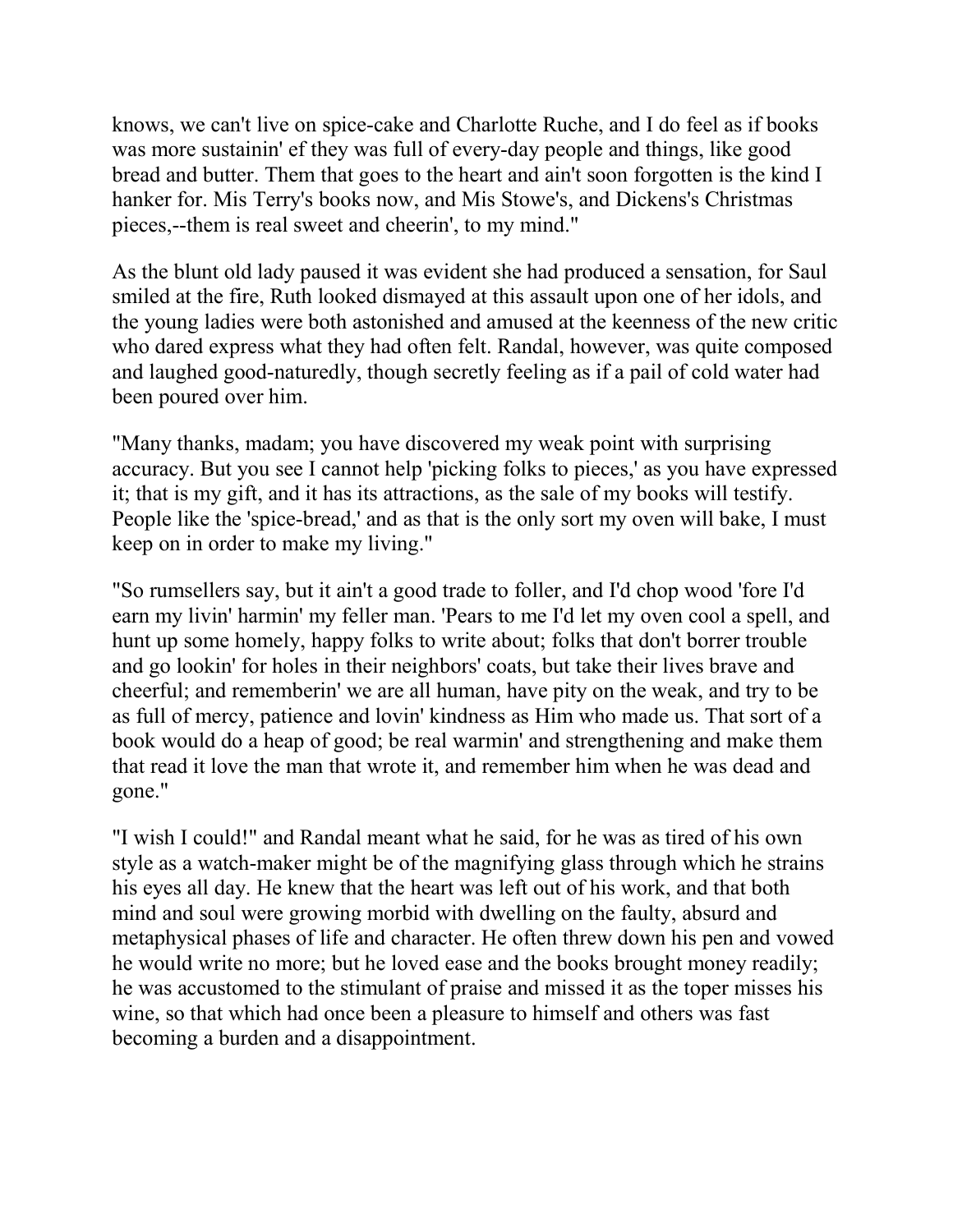The brief pause which followed his involuntary betrayal of discontent was broken by Ruth, who exclaimed, with a girlish enthusiasm that overpowered girlish bashfulness,--

"*I* think all the novels are splendid! I hope you will write hundreds more, and I shall live to read 'em."

"Bravo, my gentle champion! I promise that I will write one more at least, and have a heroine in it whom your mother will both admire and love," answered Randal, surprised to find how grateful he was for the girl's approval, and how rapidly his trained fancy began to paint the background on which he hoped to copy this fresh, human daisy.

Abashed by her involuntary outburst, Ruth tried to efface herself behind Saul's broad shoulder, and he brought the conversation back to its starting-point by saying in a tone of the most sincere interest,--

"Speaking of the serial, I am very anxious to know how your hero comes out. He is a fine fellow, and I can't decide whether he is going to spoil his life marrying that silly woman, or do something grand and generous, and not be made a fool of."

"Upon my soul, I don't know myself. It is very hard to find new finales. Can't you suggest something, Major? then I shall not be obliged to leave my story without an end, as people complain I am rather fond of doing."

"Well, no, I don't think I've anything to offer. Seems to me it isn't the sensational exploits that show the hero best, but some great sacrifice quietly made by a common sort of man who is noble without knowing it. I saw a good many such during the war, and often wish I could write them down, for it is surprising how much courage, goodness and real piety is stowed away in common folks ready to show when the right time comes."

"Tell us one of them, and I'll bless you for a hint. No one knows the anguish of an author's spirit when he can't ring down the curtain on an effective tableau," said Randal, with a glance at his friends to ask their aid in eliciting an anecdote or reminiscence.

"Tell about the splendid fellow who held the bridge, like Horatius, till help came up. That was a thrilling story, I assure you," answered Sophie, with an inviting smile.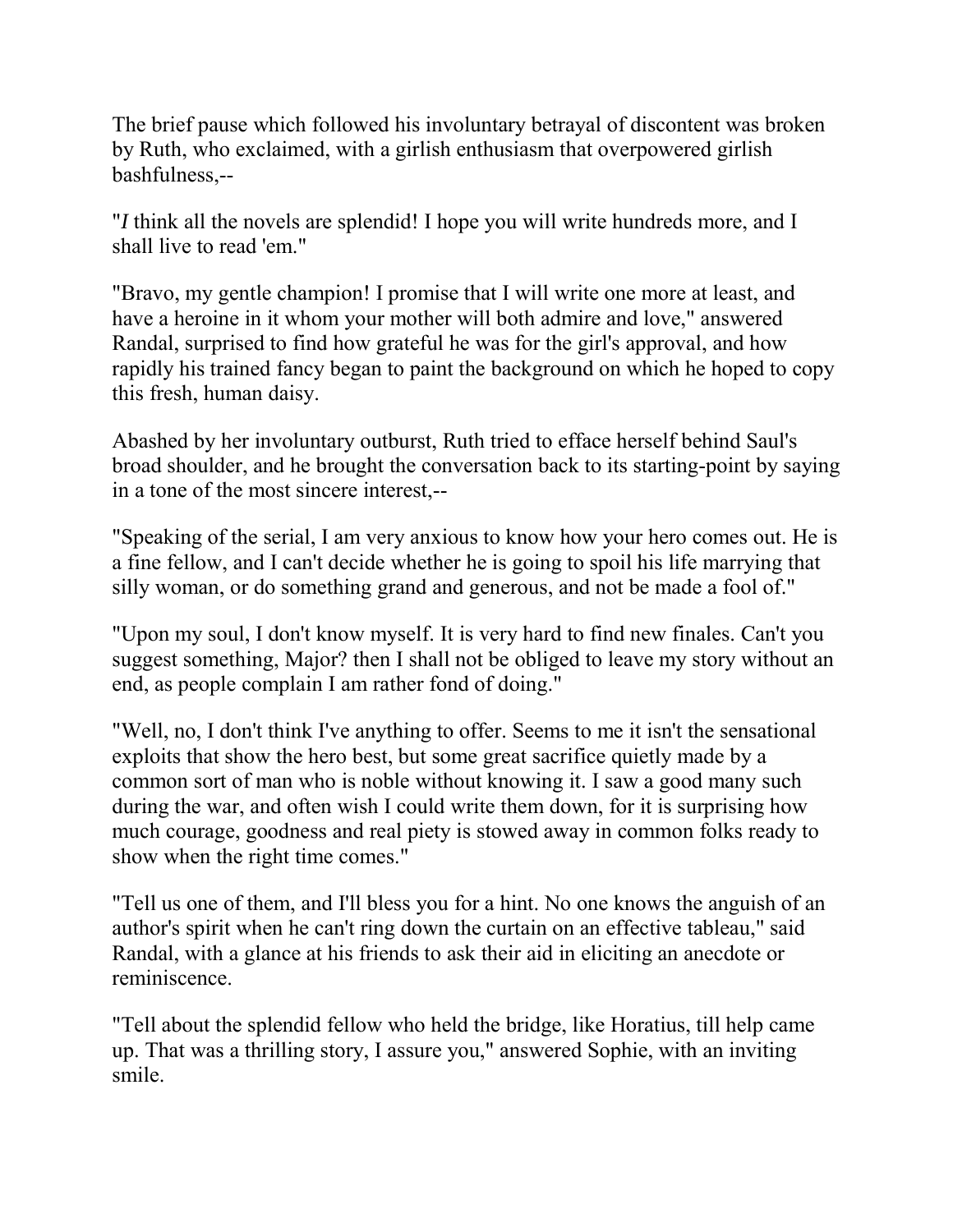But Saul would not be his own hero, and said briefly:

"Any man can be brave when the battle-fever is on him, and it only takes a little physical courage to dash ahead." He paused a moment, with his eyes on the snowy landscape without, where twilight was deepening; then, as if constrained by the memory that winter scene evoked, he slowly continued,--

"One of the bravest things I ever knew was done by a poor fellow who has been a hero to me ever since, though I only met him that night. It was after one of the big battles of that last winter, and I was knocked over with a broken leg and two or three bullets here and there. Night was coming on, snow falling, and a sharp wind blew over the field where a lot of us lay, dead and alive, waiting for the ambulance to come and pick us up. There was skirmishing going on not far off, and our prospects were rather poor between frost and fire. I was calculating how I'd manage, when I found two poor chaps close by who were worse off, so I braced up and did what I could for them. One had an arm blown away, and kept up a dreadful groaning. The other was shot bad, and bleeding to death for want of help, but never complained. He was nearest, and I liked his pluck, for he spoke cheerful and made me ashamed to growl. Such times make dreadful brutes of men if they haven't something to hold on to, and all three of us were most wild with pain and cold and hunger, for we'd fought all day fasting, when we heard a rumble in the road below, and saw lanterns bobbing round. That meant life to us, and we all tried to holler; two of us were pretty faint, but I managed a good yell, and they heard it.

"'Room for one more. Hard luck, old boys, but we are full and must save the worst wounded first. Take a drink, and hold on till we come back,' says one of them with the stretcher.

"'Here's the one to go,' I says, pointin' out my man, for I saw by the light that he was hard hit.

"'No, that one. He's got more chances than I, or this one; he's young and got a mother; I'll wait,' said the good feller, touchin' my arm, for he 'd heard me mutterin' to myself about this dear old lady. We always want mother when we are down, you know."

Saul's eyes turned to the beloved face with a glance of tenderest affection, and Aunt Plumy answered with a dismal groan at the recollection of his need that night, and her absence.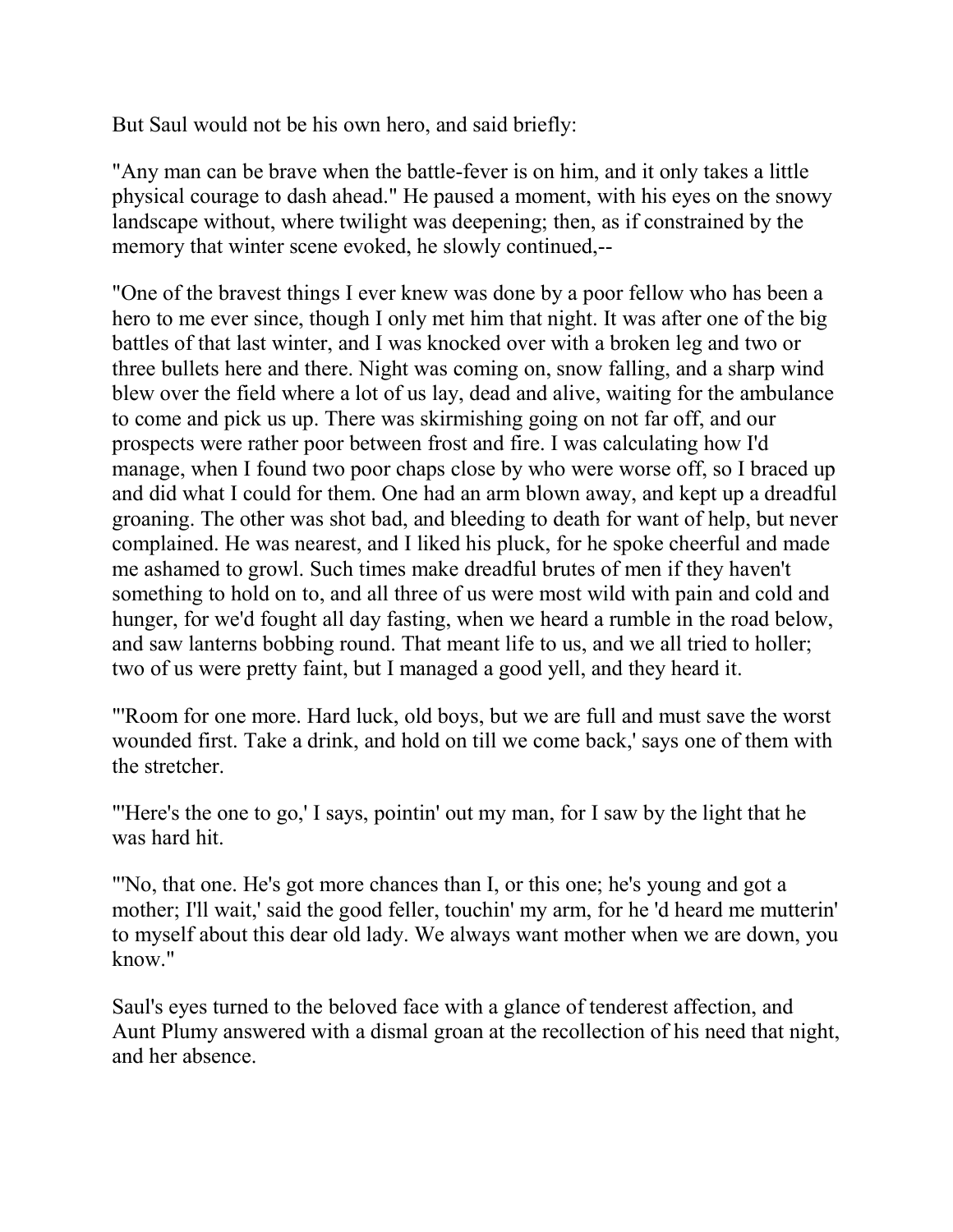"Well, to be short, the groaning chap was taken, and my man left. I was mad, but there was no time for talk, and the selfish one went off and left that poor feller to run his one chance. I had my rifle, and guessed I could hobble up to use it if need be; so we settled back to wait without much hope of help, everything being in a muddle. And wait we did till morning, for that ambulance did not come back till next day, when most of us were past needing it.

"I'll never forget that night. I dream it all over again as plain as if it was real. Snow, cold, darkness, hunger, thirst, pain, and all round us cries and cursing growing less and less, till at last only the wind went moaning over that meadow. It was awful! so lonesome, helpless, and seemingly God-forsaken. Hour after hour we lay there side by side under one coat, waiting to be saved or die, for the wind grew strong and we grew weak."

Saul drew a long breath, and held his hands to the fire as if he felt again the sharp suffering of that night.

"And the man?" asked Emily, softly, as if reluctant to break the silence.

"He *was* a man! In times like that men talk like brothers and show what they are. Lying there, slowly freezing, Joe Cummings told me about his wife and babies, his old folks waiting for him, all depending on him, yet all ready to give him up when he was needed. A plain man, but honest and true, and loving as a woman; I soon saw that as he went on talking, half to me and half to himself, for sometimes he wandered a little toward the end. I've read books, heard sermons, and seen good folks, but nothing ever came so close or did me so much good as seeing this man die. He had one chance and gave it cheerfully. He longed for those he loved, and let 'em go with a good-by they couldn't hear. He suffered all the pains we most shrink from without a murmur, and kept my heart warm while his own was growing cold. It's no use trying to tell that part of it; but I heard prayers that night that meant something, and I saw how faith could hold a soul up when everything was gone but God."

Saul stopped there with a sudden huskiness in his deep voice, and when he went on it was in the tone of one who speaks of a dear friend.

"Joe grew still by and by, and I thought he was asleep, for I felt his breath when I tucked him up, and his hand held on to mine. The cold sort of numbed me, and I dropped off, too weak and stupid to think or feel. I never should have waked up if it hadn't been for Joe. When I came to, it was morning, and I thought I was dead, for all I could see was that great field of white mounds, like graves, and a splendid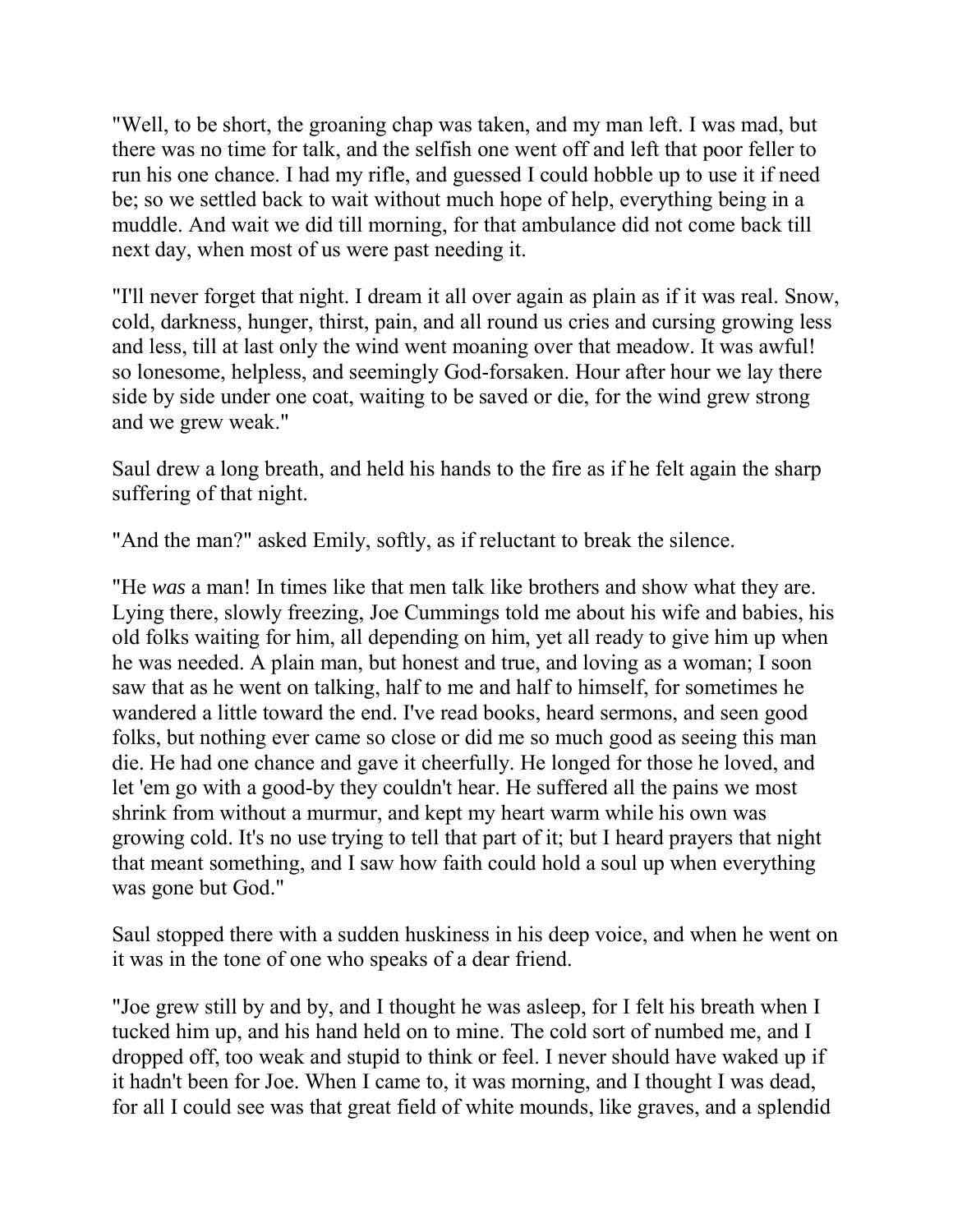sky above. Then I looked for Joe, remembering; but he had put my coat back over me, and lay stiff and still under the snow that covered him like a shroud, all except his face. A bit of my cape had blown over it, and when I took it off and the sun shone on his dead face, I declare to you it was so full of heavenly peace I felt as if that common man had been glorified by God's light, and rewarded by God's 'Well done.' That's all."

No one spoke for a moment, while the women wiped their eyes, and Saul dropped his as if to hide something softer than tears.

"It was very noble, very touching. And you? how did you get off at last?" asked Randal, with real admiration and respect in his usually languid face.

"Crawled off," answered Saul, relapsing into his former brevity of speech.

"Why not before, and save yourself all that misery?"

"Couldn't leave Joe."

"Ah, I see; there were two heroes that night."

"Dozens, I've no doubt. Those were times that made heroes of men, and women, too."

"Tell us more;" begged Emily, looking up with an expression none of her admirers ever brought to her face by their softest compliments or wiliest gossip.

"I've done my part. It's Mr. Randal's turn now;" and Saul drew himself out of the ruddy circle of firelight, as if ashamed of the prominent part he was playing.

Sophie and her friend had often heard Randal talk, for he was an accomplished *raconteur*, but that night he exerted himself, and was unusually brilliant and entertaining, as if upon his mettle. The Bassets were charmed. They sat late and were very merry, for Aunt Plumy got up a little supper for them, and her cider was as exhilarating as champagne. When they parted for the night and Sophie kissed her aunt, Emily did the same, saying heartily,--

"It seems as if I'd known you all my life, and this is certainly the most enchanting old place that ever was."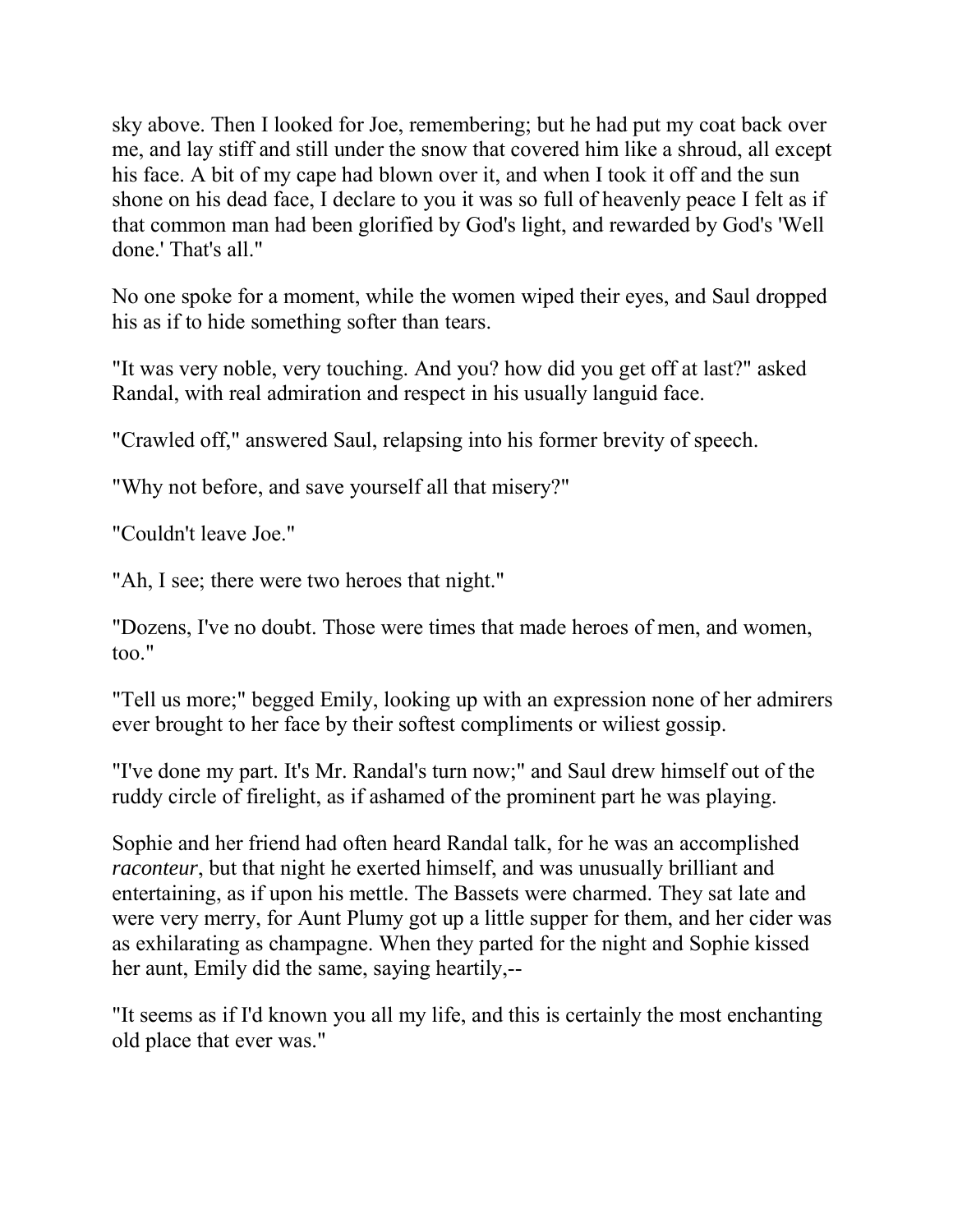"Glad you like it, dear. But it ain't all fun, as you'll find out to-morrow when you go to work, for Sophie says you must," answered Mrs. Basset, as her guests trooped away, rashly promising to like everything.

They found it difficult to keep their word when they were called at half past six next morning. Their rooms were warm, however, and they managed to scramble down in time for breakfast, guided by the fragrance of coffee and Aunt Plumy's shrill voice singing the good old hymn--

 "Lord, in the morning Thou shalt hear My voice ascending high."

An open fire blazed on the hearth, for the cooking was done in the lean-to, and the spacious, sunny kitchen was kept in all its old-fashioned perfection, with the wooden settle in a warm nook, the tall clock behind the door, copper and pewter utensils shining on the dresser, old china in the corner closet and a little spinning wheel rescued from the garret by Sophie to adorn the deep window, full of scarlet geraniums, Christmas roses, and white chrysanthemums.

The young lady, in a checked apron and mob-cap, greeted her friends with a dish of buckwheats in one hand, and a pair of cheeks that proved she had been learning to fry these delectable cakes.

"You do 'keep it up' in earnest, upon my word; and very becoming it is, dear. But won't you ruin your complexion and roughen your hands if you do so much of this new fancy-work?" asked Emily, much amazed at this novel freak.

"I like it, and really believe I've found my proper sphere at last. Domestic life seems so pleasant to me that I feel as if I'd better keep it up for the rest of my life," answered Sophie, making a pretty picture of herself as she cut great slices of brown bread, with the early sunshine touching her happy face.

"The charming Miss Vaughan in the role of a farmer's wife. I find it difficult to imagine, and shrink from the thought of the wide-spread dismay such a fate will produce among her adorers," added Randal, as he basked in the glow of the hospitable fire.

"She might do worse; but come to breakfast and do honor to my handiwork," said Sophie, thinking of her worn-out millionnaire, and rather nettled by the satiric smile on Randal's lips.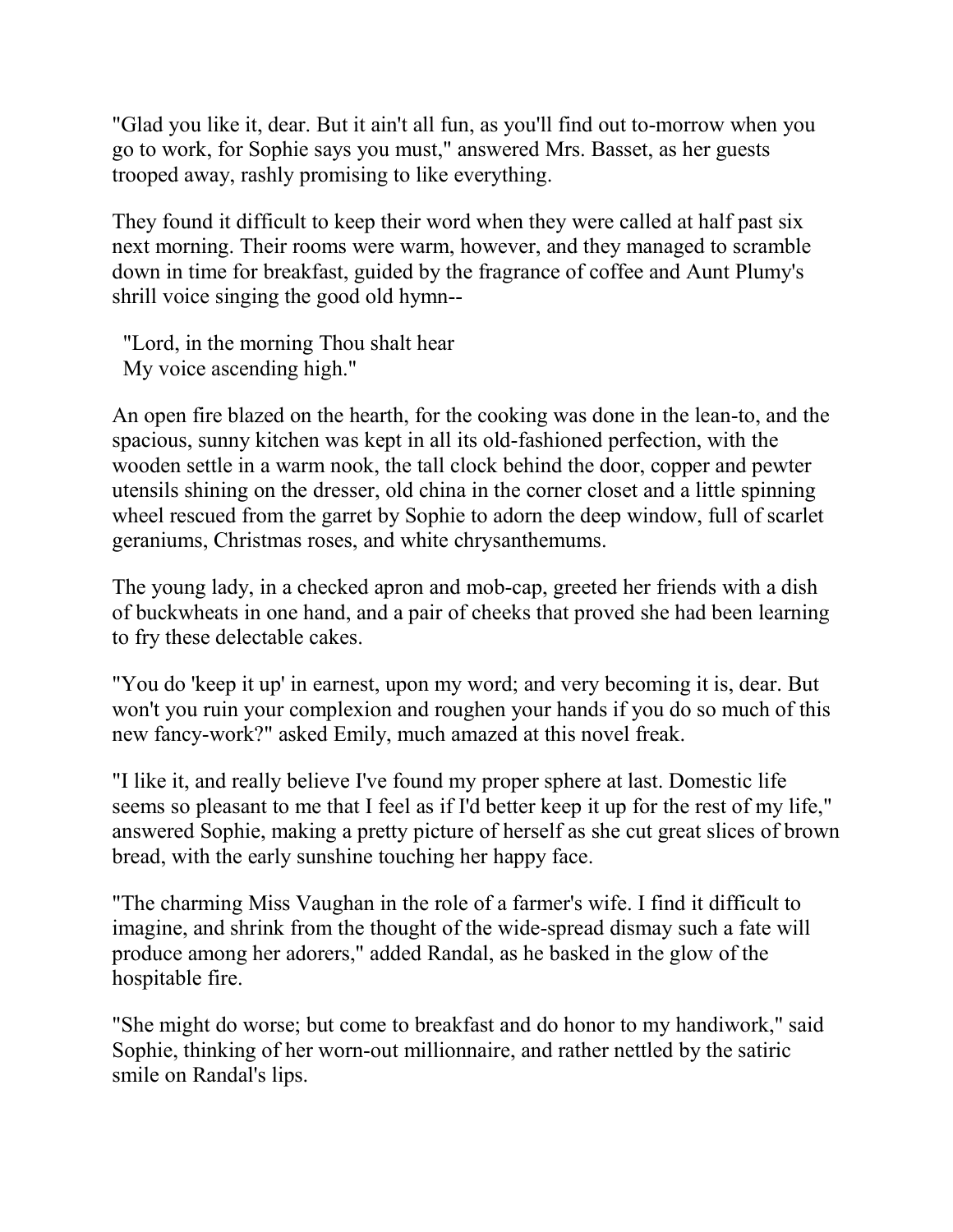"What an appetite early rising gives one. I feel equal to almost anything, so let me help wash cups," said Emily, with unusual energy, when the hearty meal was over and Sophie began to pick up the dishes as if it was her usual work.

Ruth went to the window to water the flowers, and Randal followed to make himself agreeable, remembering her defence of him last night. He was used to admiration from feminine eyes, and flattery from soft lips, but found something new and charming in the innocent delight which showed itself at his approach in blushes more eloquent than words, and shy glances from eyes full of hero-worship.

"I hope you are going to spare me a posy for to-morrow night, since I can be fine in no other way to do honor to the dance Miss Sophie proposes for us," he said, leaning in the bay window to look down on the little girl, with the devoted air he usually wore for pretty women.

"Anything you like! I should be so glad to have you wear my flowers. There will be enough for all, and I've nothing else to give to people who have made me as happy as cousin Sophie and you," answered Ruth, half drowning her great calla as she spoke with grateful warmth.

"You must make her happy by accepting the invitation to go home with her which I heard given last night. A peep at the world would do you good, and be a pleasant change, I think."

"Oh, very pleasant! but would it do me good?" and Ruth looked up with sudden seriousness in her blue eyes, as a child questions an elder, eager, yet wistful.

"Why not?" asked Randal, wondering at the hesitation.

"I might grow discontented with things here if I saw splendid houses and fine people. I am very happy now, and it would break my heart to lose that happiness, or ever learn to be ashamed of home."

"But don't you long for more pleasure, new scenes and other friends than these?" asked the man, touched by the little creature's loyalty to the things she knew and loved.

"Very often, but mother says when I'm ready they will come, so I wait and try not to be impatient." But Ruth's eyes looked out over the green leaves as if the longing was very strong within her to see more of the unknown world lying beyond the mountains that hemmed her in.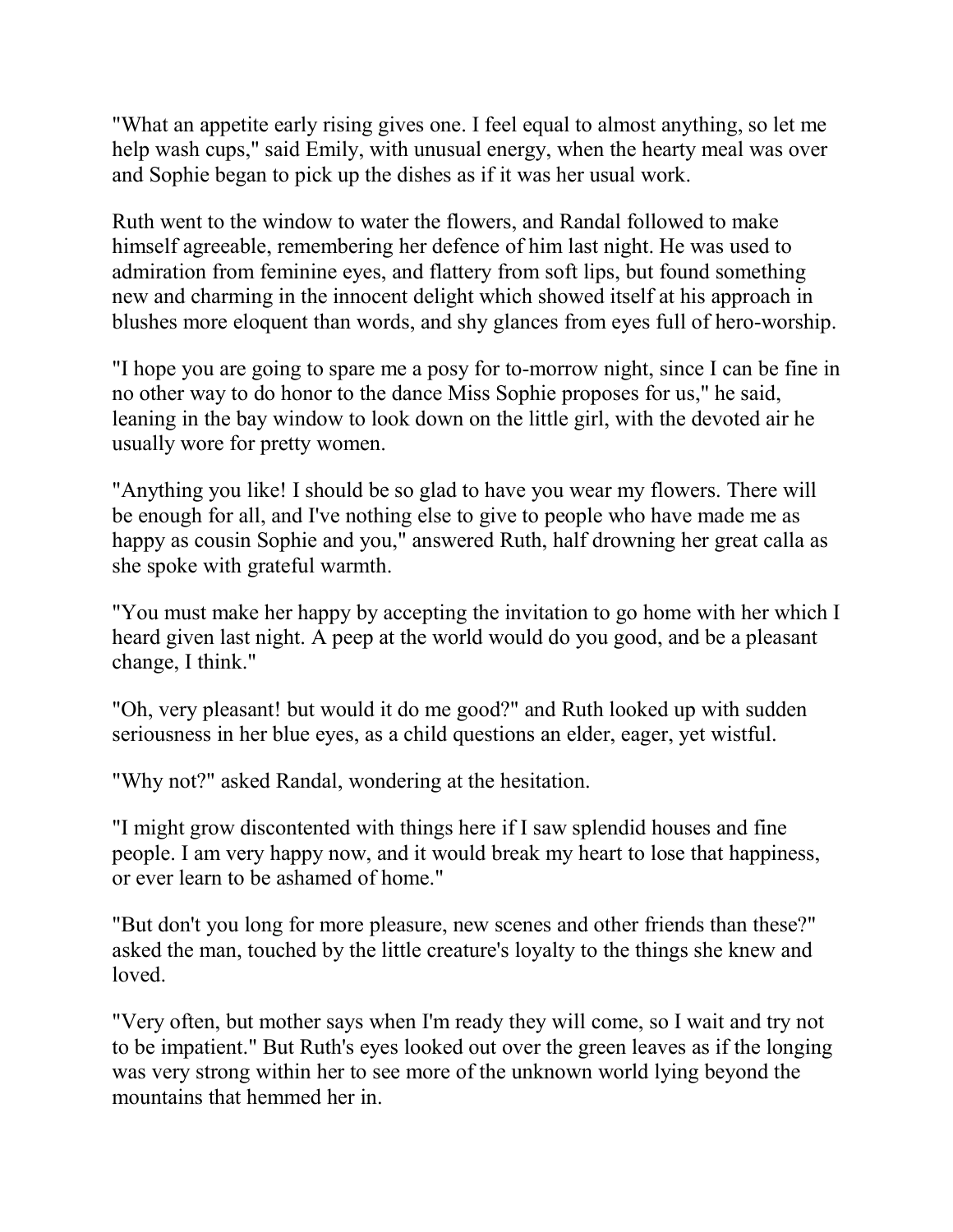"It is natural for birds to hop out of the nest, so I shall expect to see you over there before long, and ask you how you enjoy your first flight," said Randal, in a paternal tone that had a curious effect on Ruth.

To his surprise, she laughed, then blushed like one of her own roses, and answered with a demure dignity that was very pretty to see.

"I intend to hop soon, but it won't be a very long flight or very far from mother. She can't spare me, and nobody in the world can fill her place to me."

"Bless the child, does she think I'm going to make love to her," thought Randal, much amused, but quite mistaken. Wiser women had thought so when he assumed the caressing air with which he beguiled them into the little revelations of character he liked to use, as the south wind makes flowers open their hearts to give up their odor, then leaves them to carry it elsewhere, the more welcome for the stolen sweetness.

"Perhaps you are right. The maternal wing is a safe shelter for confiding little souls like you, Miss Ruth. You will be as comfortable here as your flowers in this sunny window," he said, carelessly pinching geranium leaves, and ruffling the roses till the pink petals of the largest fluttered to the floor.

As if she instinctively felt and resented something in the man which his act symbolized, the girl answered quietly, as she went on with her work, "Yes, if the frost does not touch me, or careless people spoil me too soon."

Before Randal could reply Aunt Plumy approached like a maternal hen who sees her chicken in danger.

"Saul is goin' to haul wood after he's done his chores, mebbe you'd like to go along? The view is good, the roads well broke, and the day uncommon fine."

"Thanks; it will be delightful, I dare say," politely responded the lion, with a secret shudder at the idea of a rural promenade at 8 A.M. in the winter.

"Come on, then; we'll feed the stock, and then I'll show you how to yoke oxen," said Saul, with a twinkle in his eye as he led the way, when his new aide had muffled himself up as if for a polar voyage.

"Now, that's too bad of Saul! He did it on purpose, just to please you, Sophie," cried Ruth presently, and the girls ran to the window to behold Randal bravely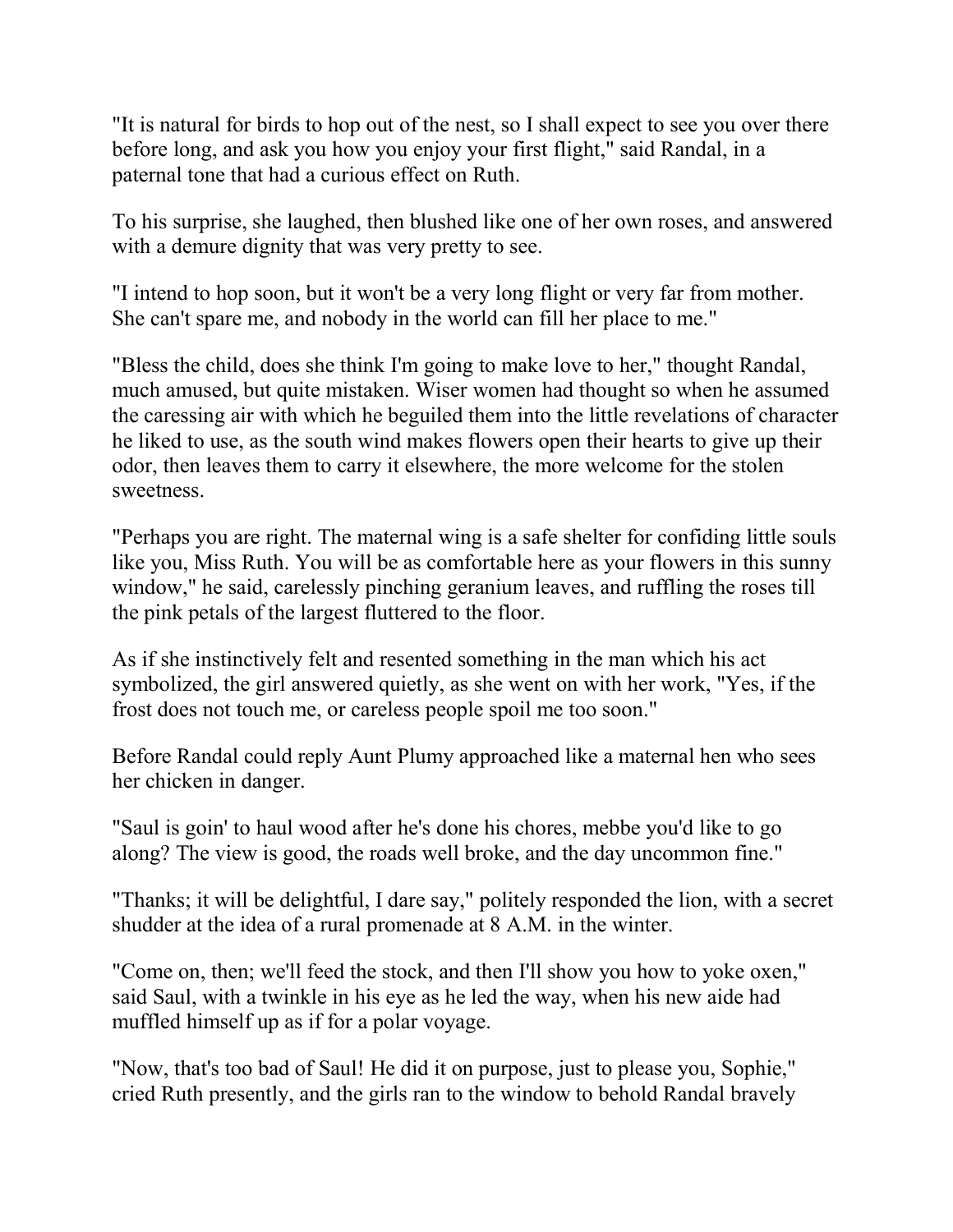following his host with a pail of pigs' food in each hand, and an expression of resigned disgust upon his aristocratic face.

"To what base uses may we come," quoted Emily, as they all nodded and smiled upon the victim as he looked back from the barn-yard, where he was clamorously welcomed by his new charges.

"It is rather a shock at first, but it will do him good, and Saul won't be too hard upon him, I'm sure," said Sophie, going back to her work, while Ruth turned her best buds to the sun that they might be ready for a peace-offering to-morrow.

There was a merry clatter in the big kitchen for an hour; then Aunt Plumy and her daughter shut themselves up in the pantry to perform some culinary rites, and the young ladies went to inspect certain antique costumes laid forth in Sophie's room.

"You see, Em, I thought it would be appropriate to the house and season to have an old-fashioned dance. Aunt has quantities of ancient finery stowed away, for greatgrandfather Basset was a fine old gentleman and his family lived in state. Take your choice of the crimson, blue or silver-gray damask. Ruth is to wear the worked muslin and quilted white satin skirt, with that coquettish hat."

"Being dark, I'll take the red and trim it up with this fine lace. You must wear the blue and primrose, with the distracting high-heeled shoes. Have you any suits for the men?" asked Emily, throwing herself at once into the all-absorbing matter of costume.

"A claret velvet coat and vest, silk stockings, cocked hat and snuff-box for Randal. Nothing large enough for Saul, so he must wear his uniform. Won't Aunt Plumy be superb in this plum-colored satin and immense cap?"

A delightful morning was spent in adapting the faded finery of the past to the blooming beauty of the present, and time and tongues flew till the toot of a horn called them down to dinner.

The girls were amazed to see Randal come whistling up the road with his trousers tucked into his boots, blue mittens on his hands, and an unusual amount of energy in his whole figure, as he drove the oxen, while Saul laughed at his vain attempts to guide the bewildered beasts.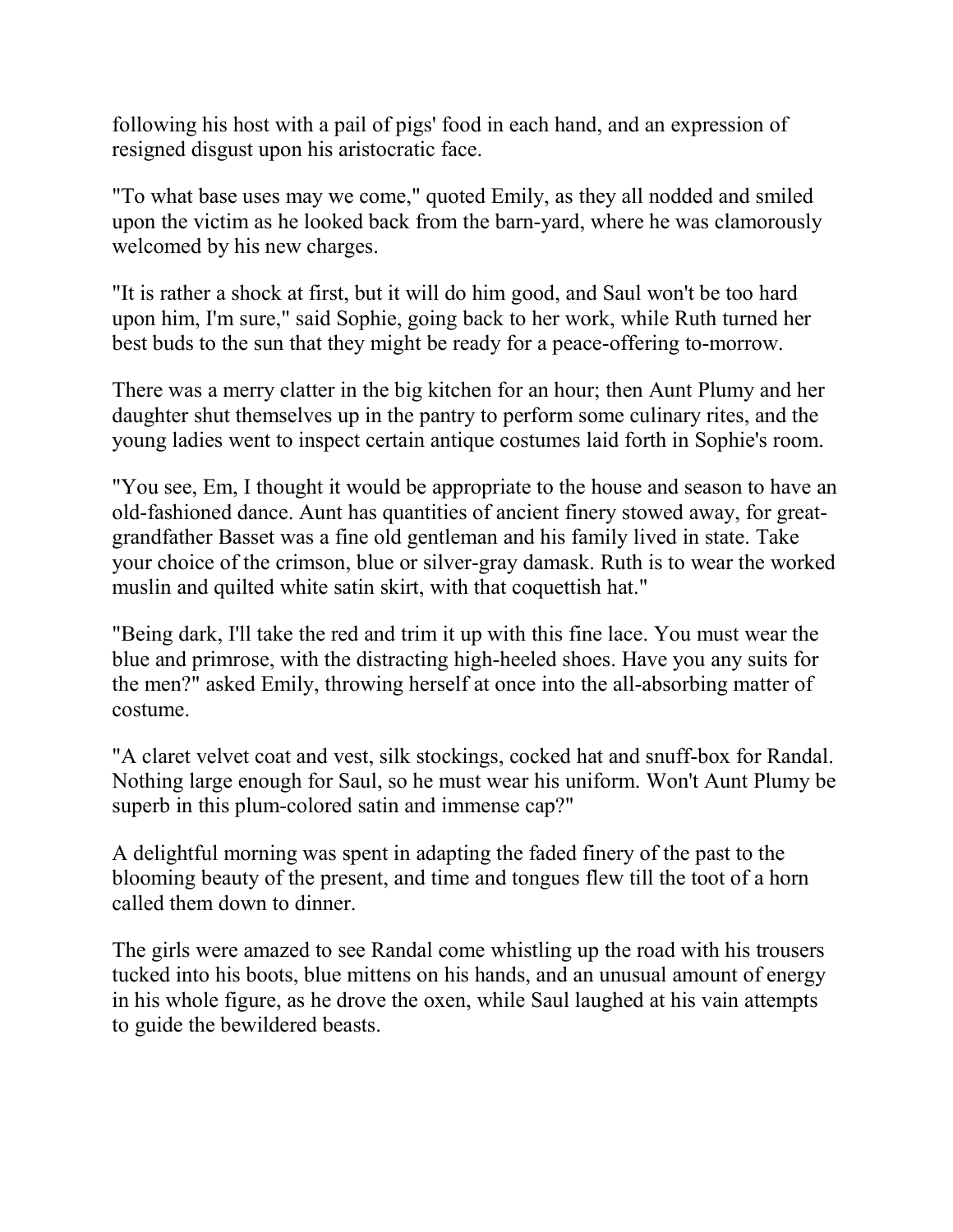"It's immense! The view from the hill is well worth seeing, for the snow glorifies the landscape and reminds one of Switzerland. I'm going to make a sketch of it this afternoon; better come and enjoy the delicious freshness, young ladies."

Randal was eating with such an appetite that he did not see the glances the girls exchanged as they promised to go.

"Bring home some more winter-green, I want things to be real nice, and we haven't enough for the kitchen," said Ruth, dimpling with girlish delight as she imagined herself dancing under the green garlands in her grandmother's wedding gown.

It was very lovely on the hill, for far as the eye could reach lay the wintry landscape sparkling with the brief beauty of sunshine on virgin snow. Pines sighed overhead, hardy birds flitted to and fro, and in all the trodden spots rose the little spires of evergreen ready for its Christmas duty. Deeper in the wood sounded the measured ring of axes, the crash of falling trees, while the red shirts of the men added color to the scene, and a fresh wind brought the aromatic breath of newly cloven hemlock and pine.

"How beautiful it is! I never knew before what winter woods were like. Did you, Sophie?" asked Emily, sitting on a stump to enjoy the novel pleasure at her ease.

"I've found out lately; Saul lets me come as often as I like, and this fine air seems to make a new creature of me," answered Sophie, looking about her with sparkling eyes, as if this was a kingdom where she reigned supreme.

"Something is making a new creature of you, that is very evident. I haven't yet discovered whether it is the air or some magic herb among that green stuff you are gathering so diligently;" and Emily laughed to see the color deepen beautifully in her friend's half-averted face.

"Scarlet is the only wear just now, I find. If we are lost like babes in the woods there are plenty of redbreasts to cover us with leaves," and Randal joined Emily's laugh, with a glance at Saul, who had just pulled his coat off.

"You wanted to see this tree go down, so stand from under and I'll show you how it's done," said the farmer, taking up his axe, not unwilling to gratify his guests and display his manly accomplishments at the same time.

It was a fine sight, the stalwart man swinging his axe with magnificent strength and skill, each blow sending a thrill through the stately tree, till its heart was reached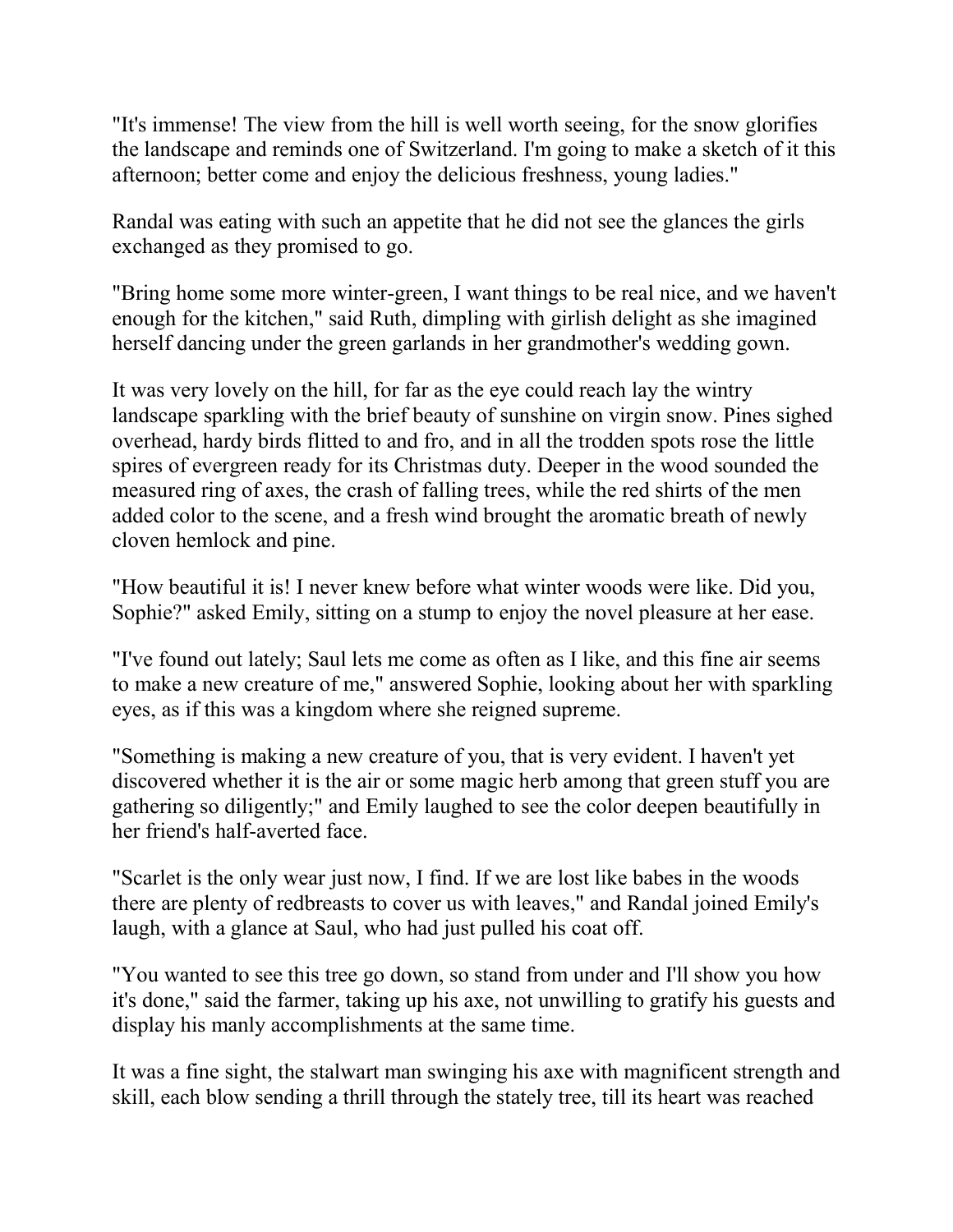and it tottered to its fall. Never pausing for breath Saul shook his yellow mane out of his eyes, and hewed away, while the drops stood on his forehead and his arm ached, as bent on distinguishing himself as if he had been a knight tilting against his rival for his lady's favor.

"I don't know which to admire most, the man or his muscle. One doesn't often see such vigor, size and comeliness in these degenerate days," said Randal, mentally booking the fine figure in the red shirt.

"I think we have discovered a rough diamond. I only wonder if Sophie is going to try and polish it," answered Emily, glancing at her friend, who stood a little apart, watching the rise and fall of the axe as intently as if her fate depended on it.

Down rushed the tree at last, and, leaving them to examine a crow's nest in its branches, Saul went off to his men, as if he found the praises of his prowess rather too much for him.

Randal fell to sketching, the girls to their garland-making, and for a little while the sunny woodland nook was full of lively chat and pleasant laughter, for the air exhilarated them all like wine. Suddenly a man came running from the wood, pale and anxious, saying, as he hastened by for help, "Blasted tree fell on him! Bleed to death before the doctor comes!"

"Who? who?" cried the startled trio.

But the man ran on, with some breathless reply, in which only a name was audible- -"Basset."

"The deuce it is!" and Randal dropped his pencil, while the girls sprang up in dismay. Then, with one impulse, they hastened to the distant group, half visible behind the fallen trees and corded wood.

Sophie was there first, and forcing her way through the little crowd of men, saw a red-shirted figure on the ground, crushed and bleeding, and threw herself down beside it with a cry that pierced the hearts of those who heard it.

In the act she saw it was not Saul, and covered her bewildered face as if to hide its joy. A strong arm lifted her, and the familiar voice said cheeringly,--

"I'm all right, dear. Poor Bruce is hurt, but we've sent for help. Better go right home and forget all about it."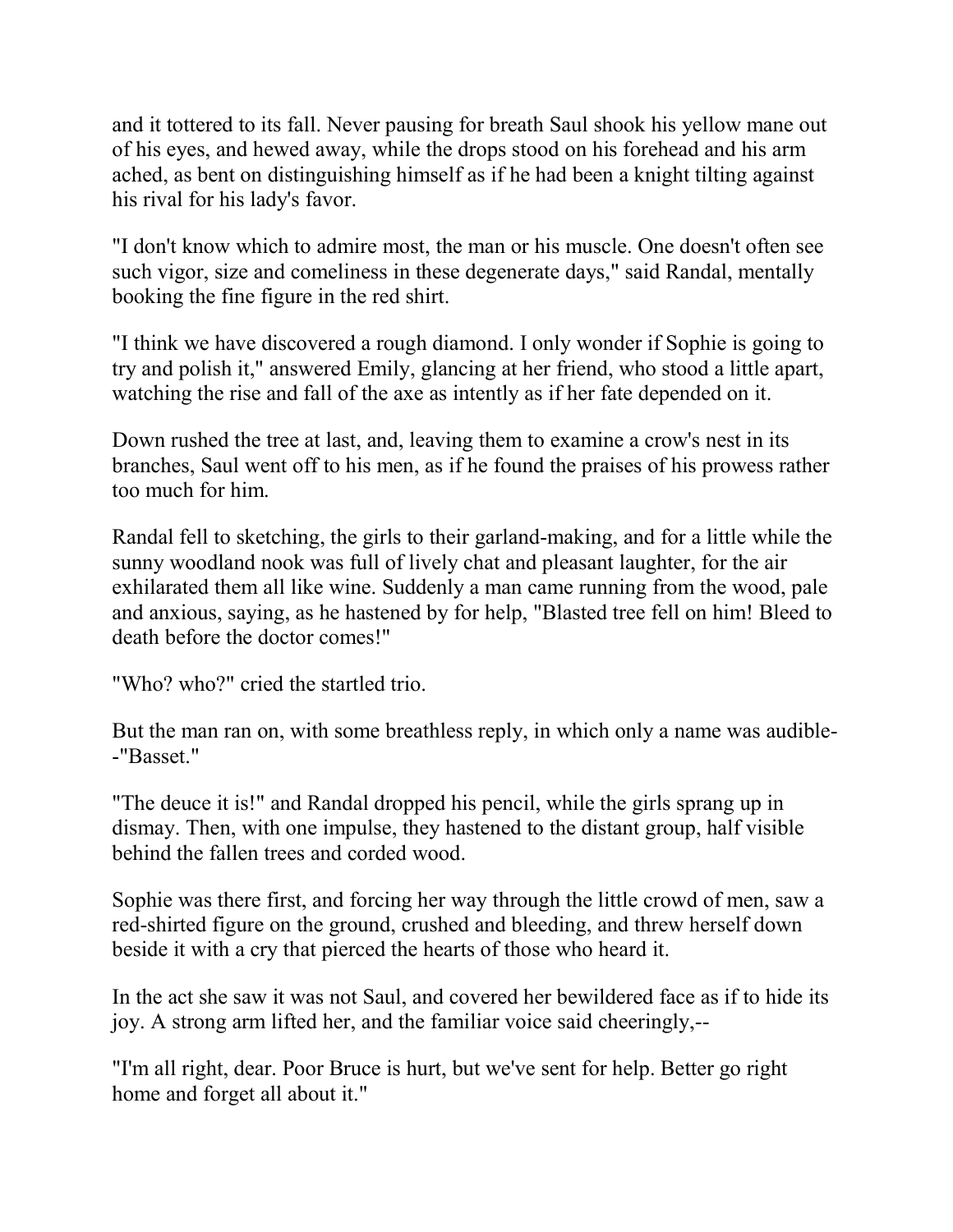"Yes, I will, if I can do nothing;" and Sophie meekly returned to her friends who stood outside the circle over which Saul's head towered, assuring them of his safety.

Hoping they had not seen her agitation, she led Emily away, leaving Randal to give what aid he could and bring them news of the poor wood-chopper's state.

Aunt Plumy produced the "camphire" the moment she saw Sophie's pale face, and made her lie down, while the brave old lady trudged briskly off with bandages and brandy to the scene of action. On her return she brought comfortable news of the man, so the little flurry blew over and was forgotten by all but Sophie, who remained pale and quiet all the evening, tying evergreen as if her life depended on it.

"A good night's sleep will set her up. She ain't used to such things, dear child, and needs cossetin'," said Aunt Plumy, purring over her until she was in her bed, with a hot stone at her feet and a bowl of herb tea to quiet her nerves.

An hour later when Emily went up, she peeped in to see if Sophie was sleeping nicely, and was surprised to find the invalid wrapped in a dressing-gown writing busily.

"Last will and testament, or sudden inspiration, dear? How are you? faint or feverish, delirious or in the dumps! Saul looks so anxious, and Mrs. Basset hushes us all up so, I came to bed, leaving Randal to entertain Ruth."

As she spoke Emily saw the papers disappear in a portfolio, and Sophie rose with a yawn.

"I was writing letters, but I'm sleepy now. Quite over my foolish fright, thank you. Go and get your beauty sleep that you may dazzle the natives to-morrow."

"So glad, good night;" and Emily went away, saying to herself, "Something is going on, and I must find out what it is before I leave. Sophie can't blind *me*."

But Sophie did all the next day, being delightfully gay at the dinner, and devoting herself to the young minister who was invited to meet the distinguished novelist, and evidently being afraid of him, gladly basked in the smiles of his charming neighbor. A dashing sleigh-ride occupied the afternoon, and then great was the fun and excitement over the costumes.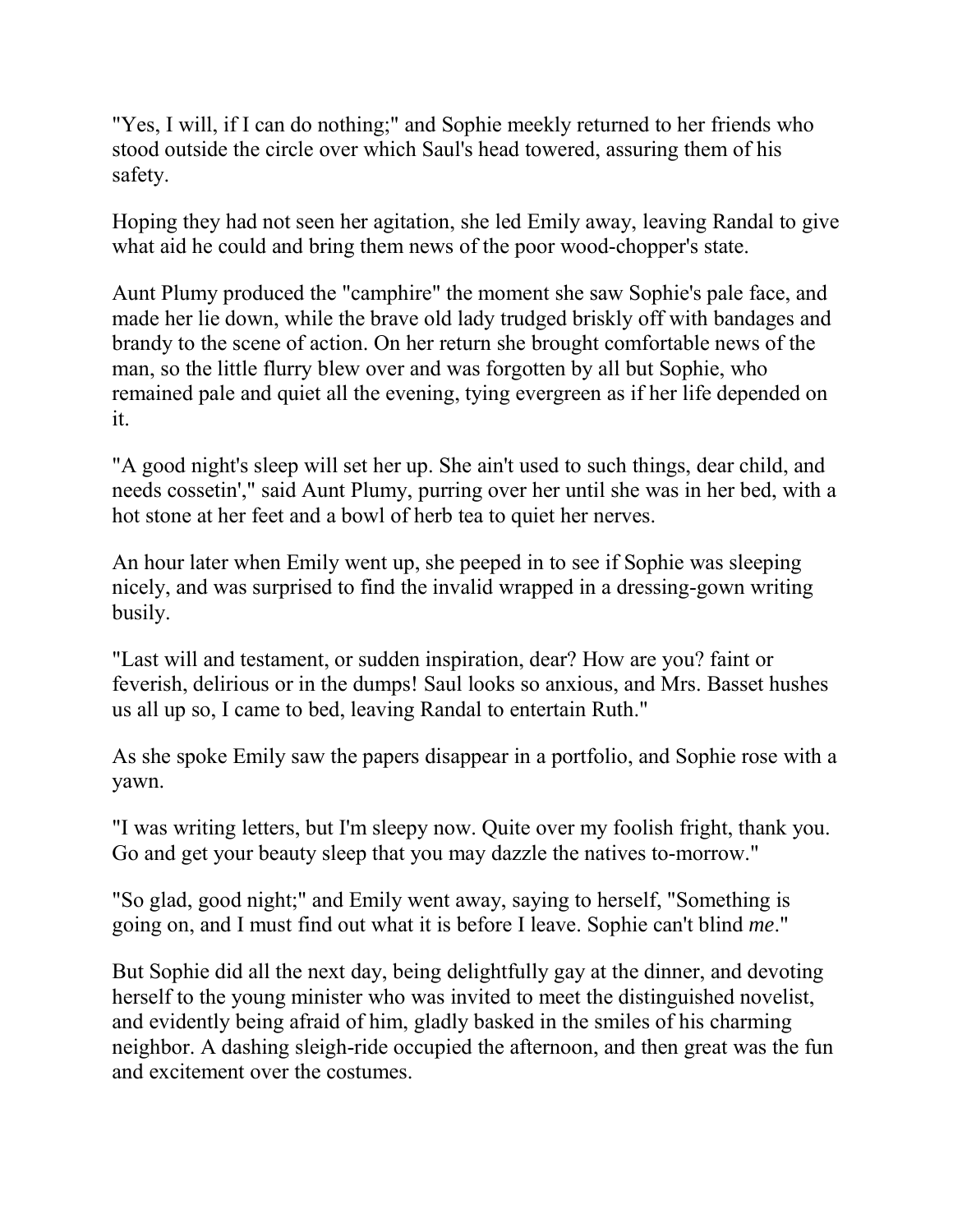Aunt Plumy laughed till the tears rolled down her cheeks as the girls compressed her into the plum-colored gown with its short waist, leg-of-mutton sleeves, and narrow skirt. But a worked scarf hid all deficiencies, and the towering cap struck awe into the soul of the most frivolous observer.

"Keep an eye on me, girls, for I shall certainly split somewheres or lose my headpiece off when I'm trottin' round. What would my blessed mother say if she could see me rigged out in her best things?" and with a smile and a sigh the old lady departed to look after "the boys," and see that the supper was all right.

Three prettier damsels never tripped down the wide staircase than the brilliant brunette in crimson brocade, the pensive blonde in blue, or the rosy little bride in old muslin and white satin.

A gallant court gentleman met them in the hall with a superb bow, and escorted them to the parlor, where Grandma Basset's ghost was discovered dancing with a modern major in full uniform.

Mutual admiration and many compliments followed, till other ancient ladies and gentlemen arrived in all manner of queer costumes, and the old house seemed to wake from its humdrum quietude to sudden music and merriment, as if a past generation had returned to keep its Christmas there.

The village fiddler soon struck up the good old tunes, and then the strangers saw dancing that filled them with mingled mirth and envy; it was so droll, yet so hearty. The young men, unusually awkward in their grandfathers' knee-breeches, flapping vests, and swallow-tail coats, footed it bravely with the buxom girls who were the prettier for their quaintness, and danced with such vigor that their high combs stood awry, their furbelows waved wildly, and their cheeks were as red as their breast-knots, or hose.

It was impossible to stand still, and one after the other the city folk yielded to the spell, Randal leading off with Ruth, Sophie swept away by Saul, and Emily being taken possession of by a young giant of eighteen, who spun her around with a boyish impetuosity that took her breath away. Even Aunt Plumy was discovered jigging it alone in the pantry, as if the music was too much for her, and the plates and glasses jingled gaily on the shelves in time to Money Musk and Fishers' Hornpipe.

A pause came at last, however, and fans fluttered, heated brows were wiped, jokes were made, lovers exchanged confidences, and every nook and corner held a man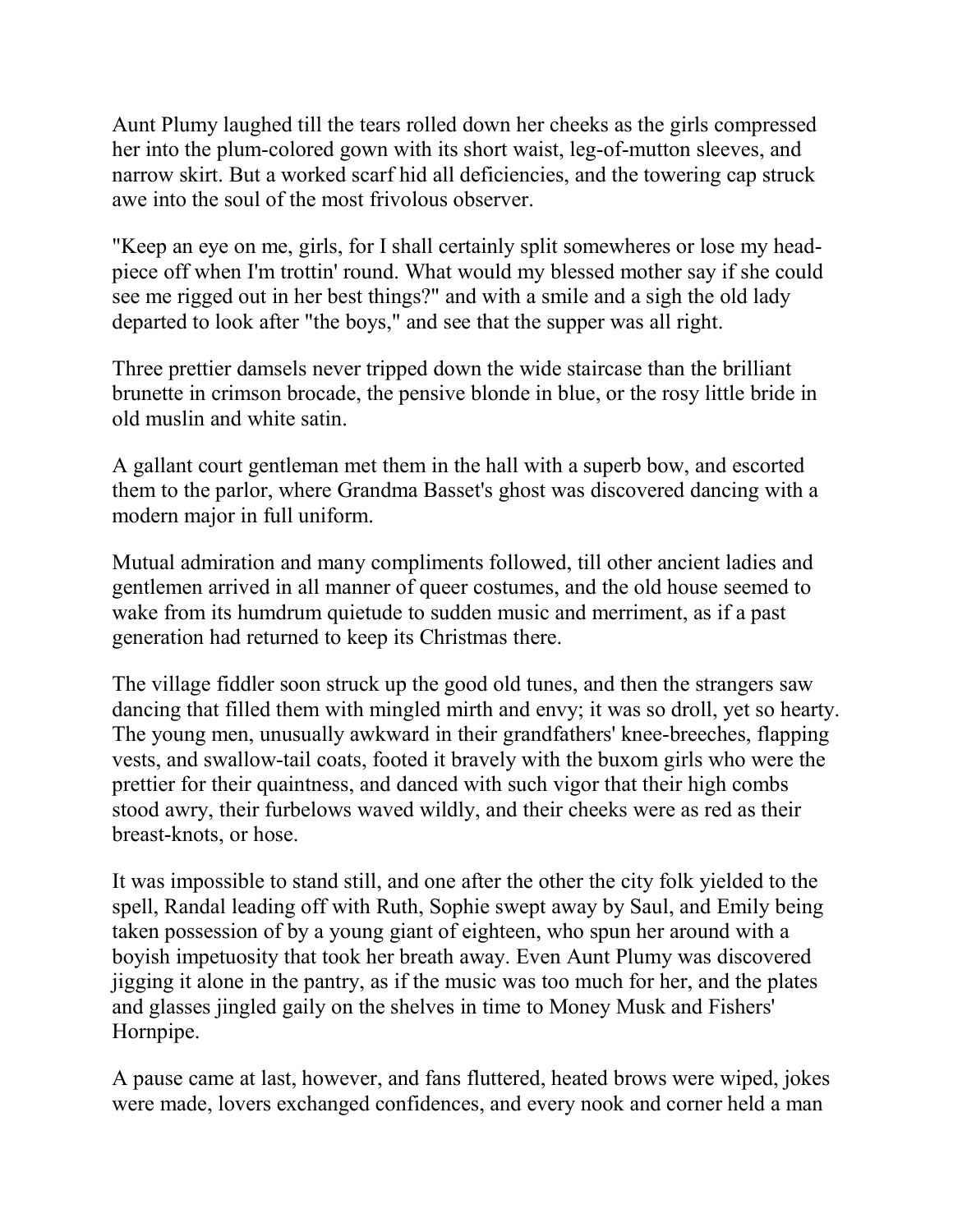and maid carrying on the sweet game which is never out of fashion. There was a glitter of gold lace in the back entry, and a train of blue and primrose shone in the dim light. There was a richer crimson than that of the geraniums in the deep window, and a dainty shoe tapped the bare floor impatiently as the brilliant black eyes looked everywhere for the court gentleman, while their owner listened to the gruff prattle of an enamored boy. But in the upper hall walked a little white ghost as if waiting for some shadowy companion, and when a dark form appeared ran to take its arm, saying, in a tone of soft satisfaction,--

"I was so afraid you wouldn't come!"

"Why did you leave me, Ruth?" answered a manly voice in a tone of surprise, though the small hand slipping from the velvet coat-sleeve was replaced as if it was pleasant to feel it there.

A pause, and then the other voice answered demurely,--

"Because I was afraid my head would be turned by the fine things you were saying."

"It is impossible to help saying what one feels to such an artless little creature as you are. It does me good to admire anything so fresh and sweet, and won't harm you."

"It might if--"

"If what, my daisy?"

"I believed it," and a laugh seemed to finish the broken sentence better than the words.

"You may, Ruth, for I do sincerely admire the most genuine girl I have seen for a long time. And walking here with you in your bridal white I was just asking myself if I should not be a happier man with a home of my own and a little wife hanging on my arm than drifting about the world as I do now with only myself to care for."

"I know you would!" and Ruth spoke so earnestly that Randal was both touched and startled, fearing he had ventured too far in a mood of unwonted sentiment, born of the romance of the hour and the sweet frankness of his companion.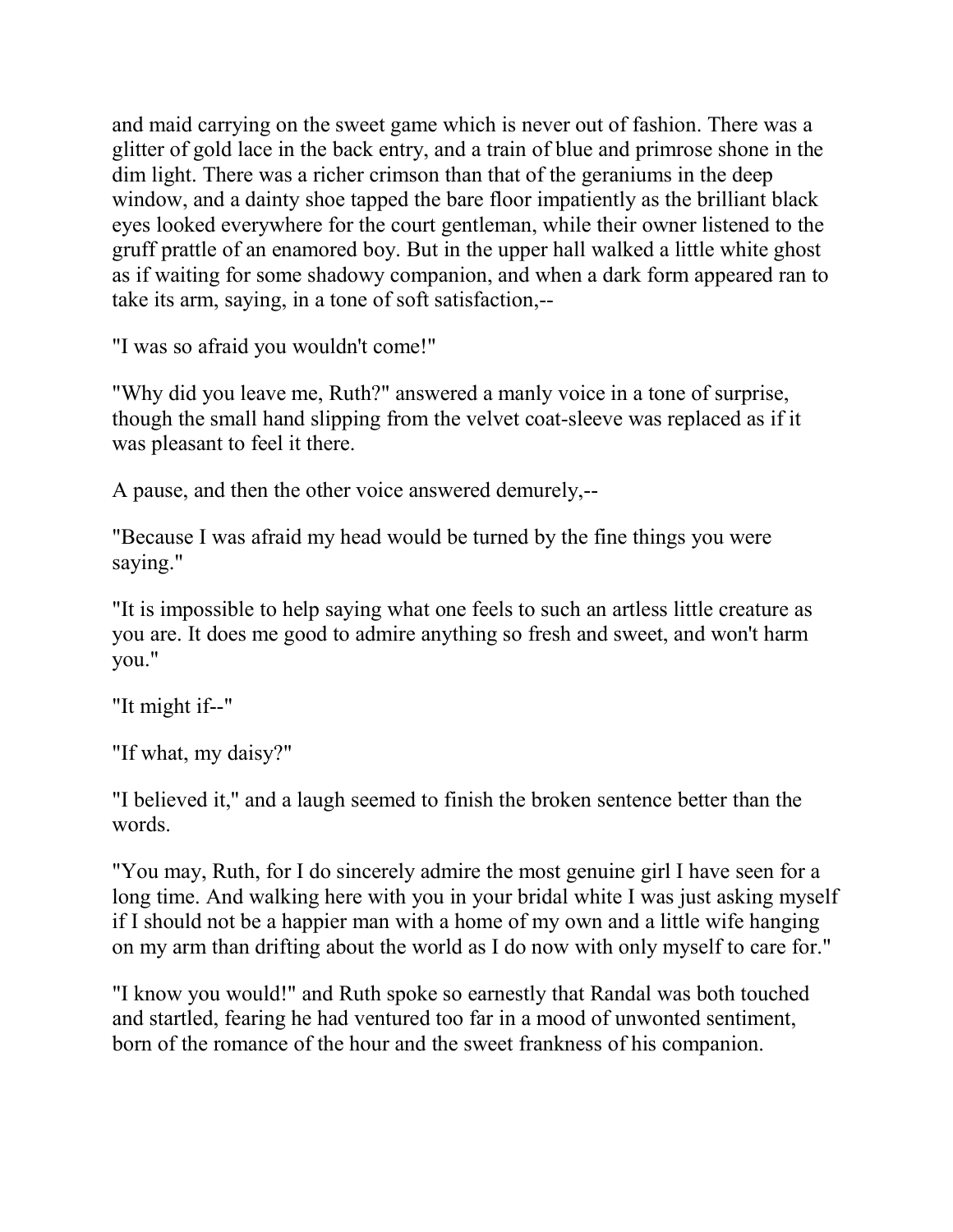"Then you don't think it would be rash for some sweet woman to take me in hand and make me happy, since fame is a failure?"

"Oh, no; it would be easy work if she loved you. I know some one--if I only dared to tell her name."

"Upon my soul, this is cool," and Randal looked down, wondering if the audacious lady on his arm could be shy Ruth.

If he had seen the malicious merriment in her eyes he would have been more humiliated still, but they were modestly averted, and the face under the little hat was full of a soft agitation rather dangerous even to a man of the world.

"She is a captivating little creature, but it is too soon for anything but a mild flirtation. I must delay further innocent revelations or I shall do something rash."

While making this excellent resolution Randal had been pressing the hand upon his arm and gently pacing down the dimly lighted hall with the sound of music in his ears, Ruth's sweetest roses in his button-hole, and a loving little girl beside him, as he thought.

"You shall tell me by and by when we are in town. I am sure you will come, and meanwhile don't forget me."

"I am going in the spring, but I shall not be with Sophie," answered Ruth, in a whisper.

"With whom then? I shall long to see you."

"With my husband. I am to be married in May."

"The deuce you are!" escaped Randal, as he stopped short to stare at his companion, sure she was not in earnest.

But she was, for as he looked the sound of steps coming up the back stairs made her whole face flush and brighten with the unmistakable glow of happy love, and she completed Randal's astonishment by running into the arms of the young minister, saying with an irrepressible laugh, "Oh, John, why didn't you come before?"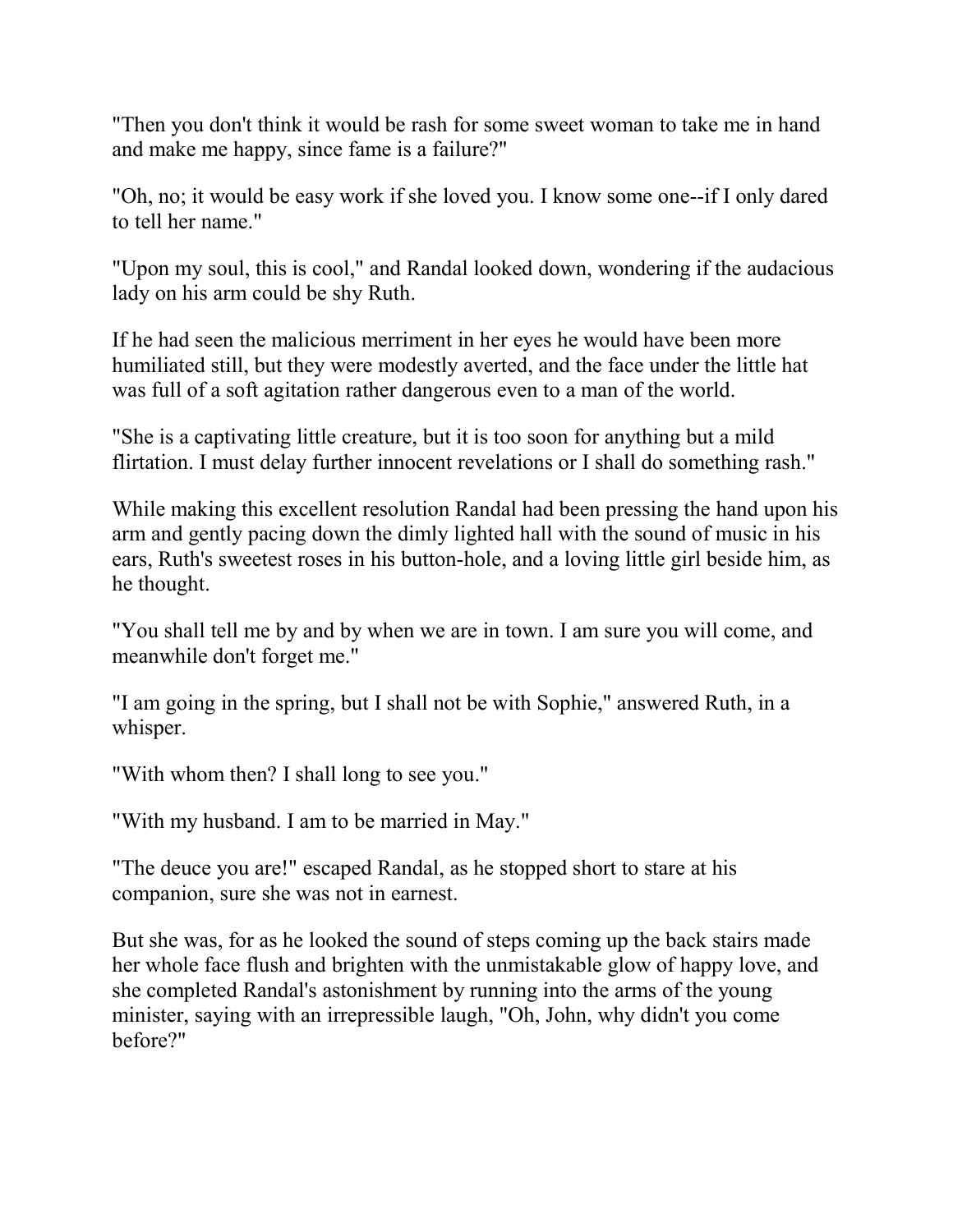The court gentleman was all right in a moment, and the coolest of the three as he offered his congratulations and gracefully retired, leaving the lovers to enjoy the tryst he had delayed. But as he went down stairs his brows were knit, and he slapped the broad railing smartly with his cocked hat as if some irritation must find vent in a more energetic way than merely saying, "Confound the little baggage!" under his breath.

Such an amazing supper came from Aunt Plumy's big pantry that the city guests could not eat for laughing at the queer dishes circulating through the rooms, and copiously partaken of by the hearty young folks.

Doughnuts and cheese, pie and pickles, cider and tea, baked beans and custards, cake and cold turkey, bread and butter, plum pudding and French bonbons, Sophie's contribution.

"May I offer you the native delicacies, and share your plate? Both are very good, but the china has run short, and after such vigorous exercise as you have had you must need refreshment. I'm sure I do!" said Randal, bowing before Emily with a great blue platter laden with two doughnuts, two wedges of pumpkin pie and two spoons.

The smile with which she welcomed him, the alacrity with which she made room beside her and seemed to enjoy the supper he brought, was so soothing to his ruffled spirit that he soon began to feel that there is no friend like an old friend, that it would not be difficult to name a sweet woman who would take him in hand and would make him happy if he cared to ask her, and he began to think he would by and by, it was so pleasant to sit in that green corner with waves of crimson brocade flowing over his feet, and a fine face softening beautifully under his eyes.

The supper was not romantic, but the situation was, and Emily found that pie ambrosial food eaten with the man she loved, whose eyes talked more eloquently than the tongue just then busy with a doughnut. Ruth kept away, but glanced at them as she served her company, and her own happy experience helped her to see that all was going well in that quarter. Saul and Sophie emerged from the back entry with shining countenances, but carefully avoided each other for the rest of the evening. No one observed this but Aunt Plumy from the recesses of her pantry, and she folded her hands as if well content, as she murmured fervently over a pan full of crullers, "Bless the dears! Now I can die happy."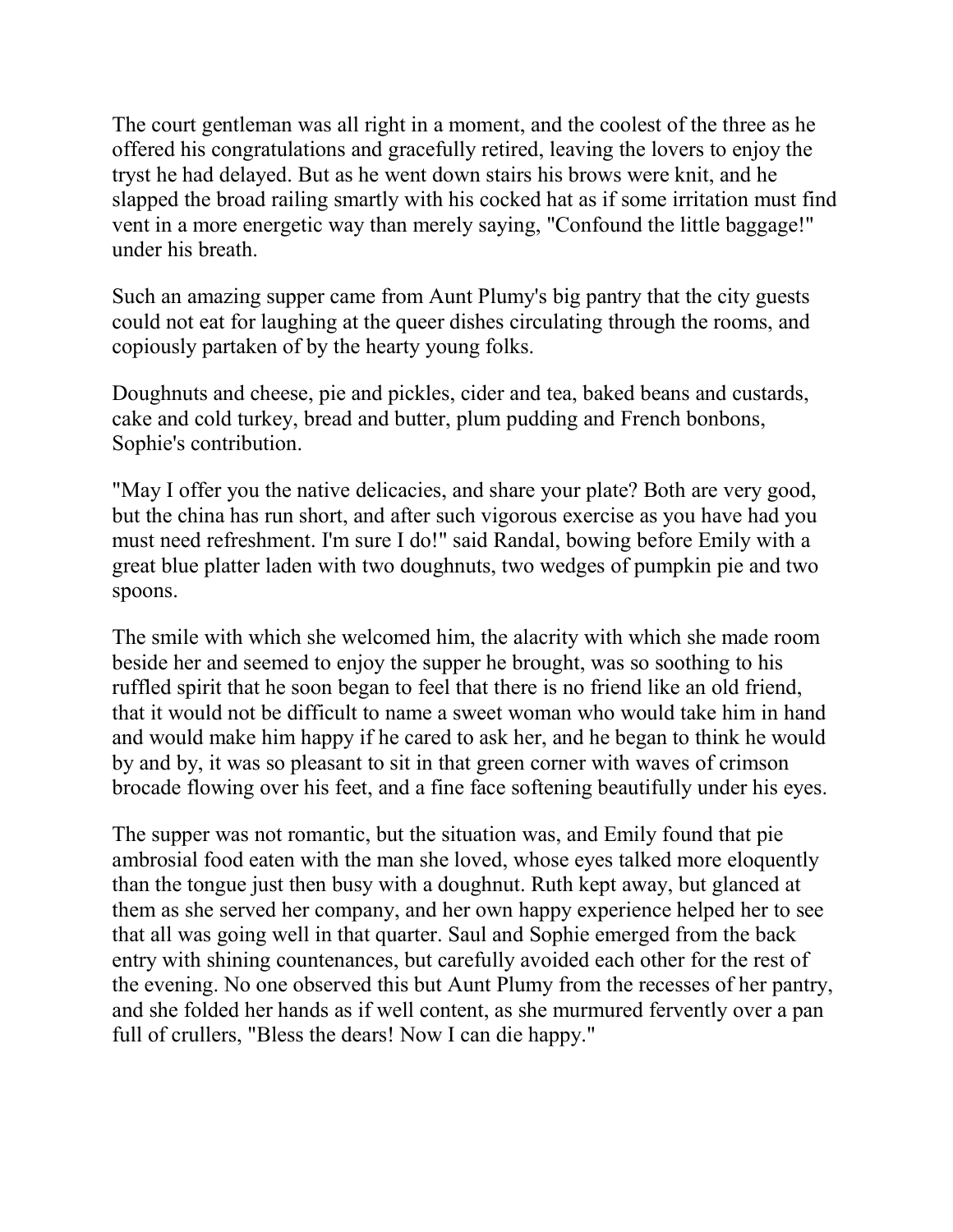Every one thought Sophie's old-fashioned dress immensely becoming, and several of his former men said to Saul with blunt admiration, "Major, you look to-night as you used to after we'd gained a big battle."

"I feel as if I had," answered the splendid Major, with eyes much brighter than his buttons, and a heart under them infinitely prouder than when he was promoted on the field of honor, for his Waterloo was won.

There was more dancing, followed by games, in which Aunt Plumy shone preeminent, for the supper was off her mind and she could enjoy herself. There were shouts of merriment as the blithe old lady twirled the platter, hunted the squirrel, and went to Jerusalem like a girl of sixteen; her cap in a ruinous condition, and every seam of the purple dress straining like sails in a gale. It was great fun, but at midnight it came to an end, and the young folks, still bubbling over with innocent jollity, went jingling away along the snowy hills, unanimously pronouncing Mrs. Basset's party the best of the season.

"Never had such a good time in my life!" exclaimed Sophie, as the family stood together in the kitchen where the candles among the wreaths were going out, and the floor was strewn with wrecks of past joy.

"I'm proper glad, dear. Now you all go to bed and lay as late as you like tomorrow. I'm so kinder worked up I couldn't sleep, so Saul and me will put things to rights without a mite of noise to disturb you;" and Aunt Plumy sent them off with a smile that was a benediction, Sophie thought.

"The dear old soul speaks as if midnight was an unheard-of hour for Christians to be up. What would she say if she knew how we seldom go to bed till dawn in the ball season? I'm so wide awake I've half a mind to pack a little. Randal must go at two, he says, and we shall want his escort," said Emily, as the girls laid away their brocades in the press in Sophie's room.

"I'm not going. Aunt can't spare me, and there is nothing to go for yet," answered Sophie, beginning to take the white chrysanthemums out of her pretty hair.

"My dear child, you will die of ennui up here. Very nice for a week or so, but frightful for a winter. We are going to be very gay, and cannot get on without you," cried Emily dismayed at the suggestion.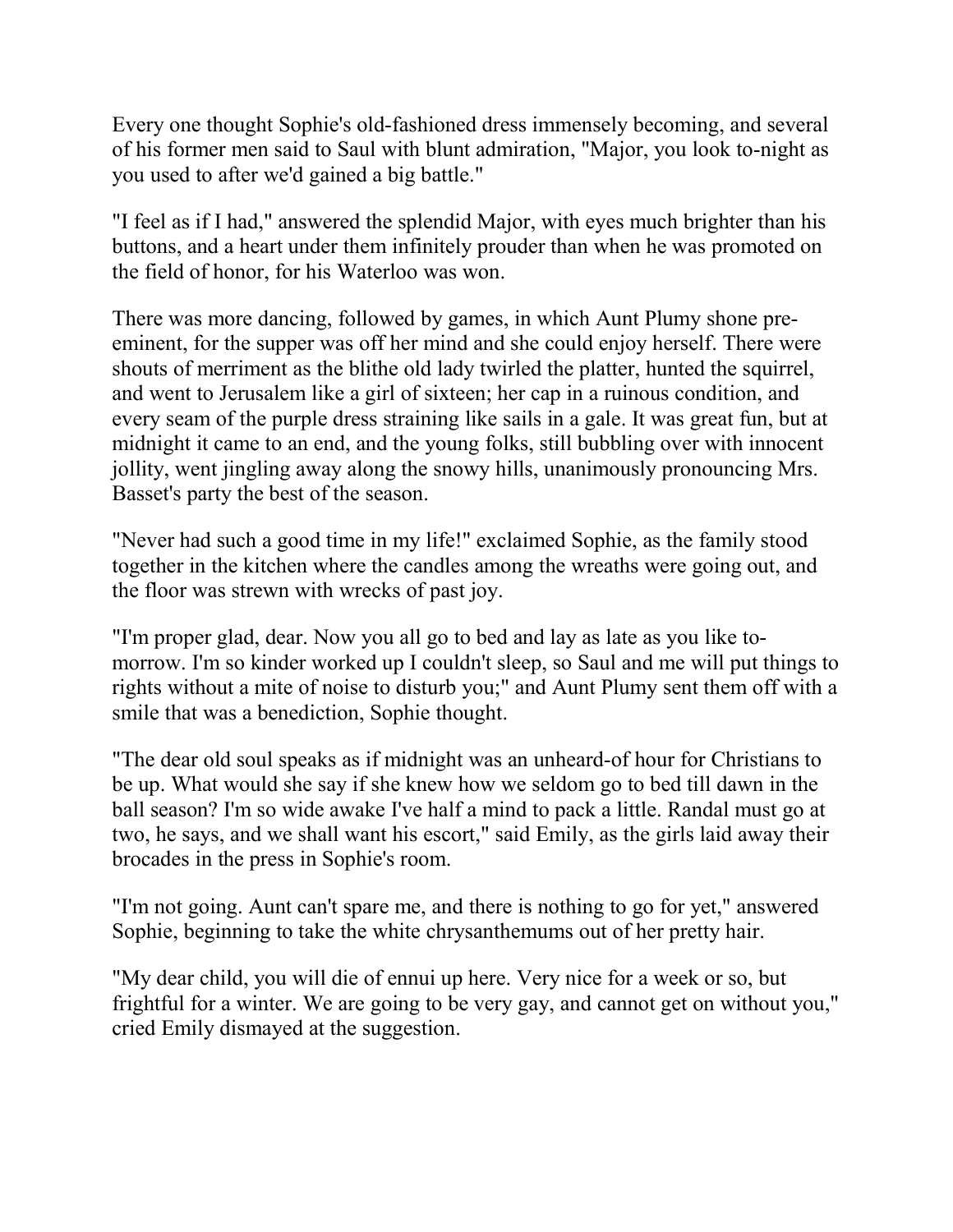"You will have to, for I'm not coming. I am very happy here, and so tired of the frivolous life I lead in town, that I have decided to try a better one," and Sophie's mirror reflected a face full of the sweetest content.

"Have you lost your mind? experienced religion? or any other dreadful thing? You always were odd, but this last freak is the strangest of all. What will your guardian say, and the world?" added Emily in the awe-stricken tone of one who stood in fear of the omnipotent Mrs. Grundy.

"Guardy will be glad to be rid of me, and I don't care that for the world," cried Sophie, snapping her fingers with a joyful sort of recklessness which completed Emily's bewilderment.

"But Mr. Hammond? Are you going to throw away millions, lose your chance of making the best match in the city, and driving the girls of our set out of their wits with envy?"

Sophie laughed at her friend's despairing cry, and turning round said quietly,--

"I wrote to Mr. Hammond last night, and this evening received my reward for being an honest girl. Saul and I are to be married in the spring when Ruth is."

Emily fell prone upon the bed as if the announcement was too much for her, but was up again in an instant to declare with prophetic solemnity,--

"I knew something was going on, but hoped to get you away before you were lost. Sophie, you will repent. Be warned, and forget this sad delusion."

"Too late for that. The pang I suffered yesterday when I thought Saul was dead showed me how well I loved him. To-night he asked me to stay, and no power in the world can part us. Oh! Emily, it is all so sweet, so beautiful, that *everything* is possible, and I know I shall be happy in this dear old home, full of love and peace and honest hearts. I only hope you may find as true and tender a man to live for as my Saul."

Sophie's face was more eloquent than her fervent words, and Emily beautifully illustrated the inconsistency of her sex by suddenly embracing her friend, with the incoherent exclamation, "I think I have, dear! Your brave Saul is worth a dozen old Hammonds, and I do believe you are right."